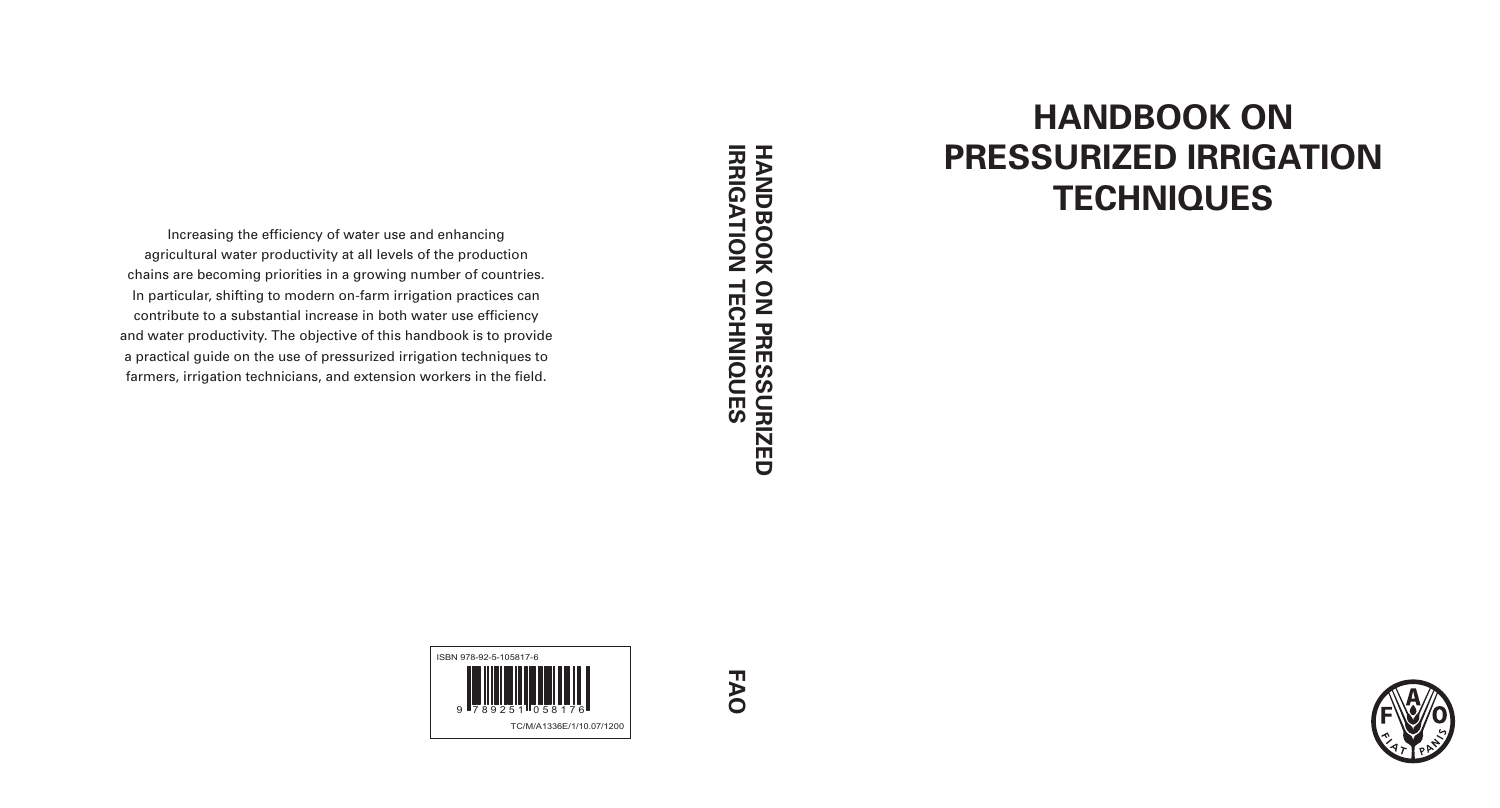#### **HANDBOOK**

 $\sim$ 

 $\circ$ 

 $\alpha$ 

 $\alpha$ 

 $\sim$ 

#### **ON**

#### **PRESSURIZED IRRIGATION TECHNIQUES**

A. Phocaides FAO Consultant

**Second Edition**

FOOD AND AGRICULTURE ORGANIZATION OF THE UNITED NATIONS

ROME, 2007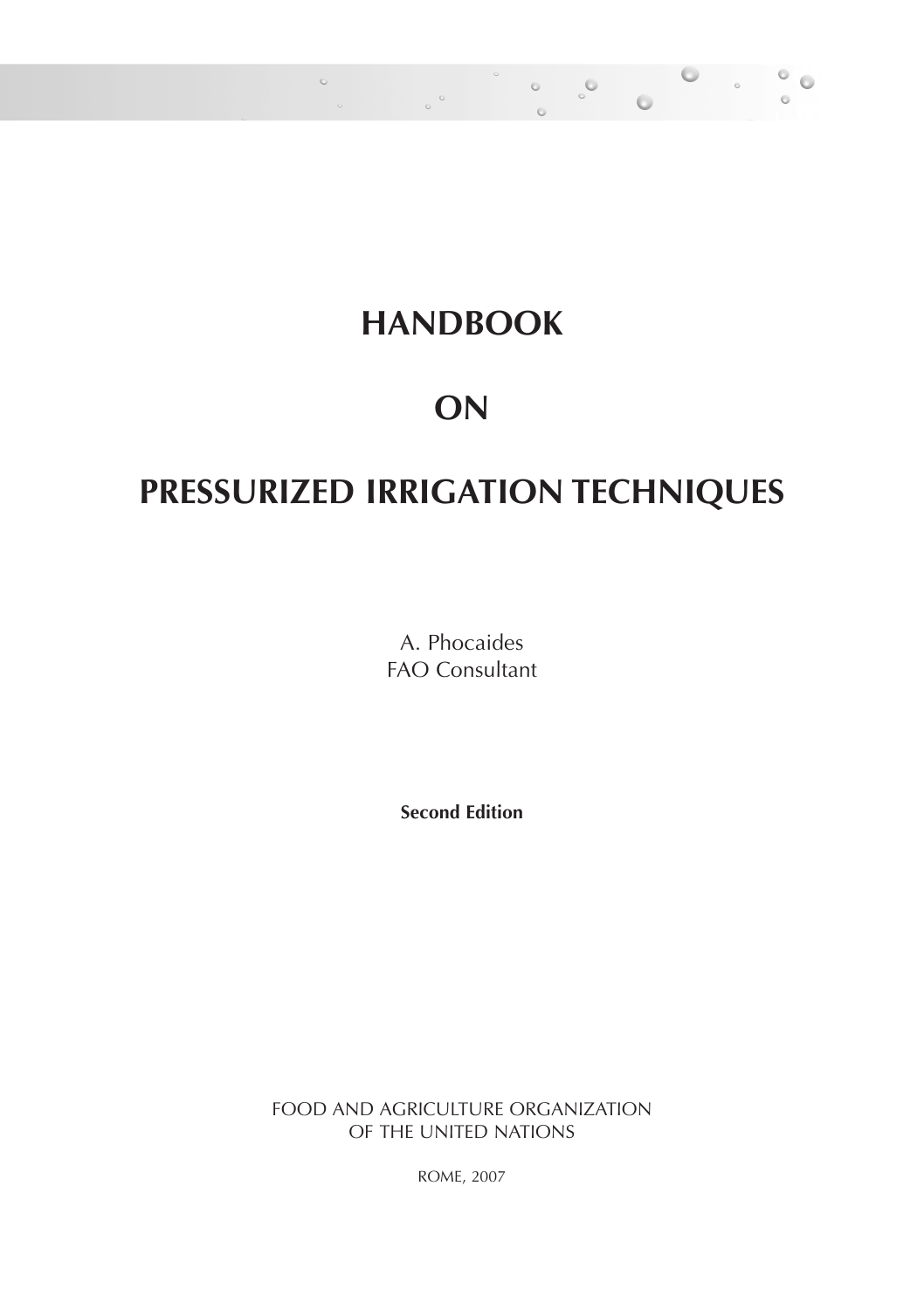The designations employed and the presentation of material in this information product do not imply the expression of any opinion whatsoever on the part of the Food and Agriculture Organization of the United Nations (FAO) concerning the legal or development status of any country, territory, city or area or of its authorities, or concerning the delimitation of its frontiers or boundaries. The mention of specific companies or products of manufacturers, whether or not these have been patented, does not imply that these have been endorsed or recommended by FAO in preference to others of a similar nature that are not mentioned.

ISBN 978-92-5-105817-6

All rights reserved. Reproduction and dissemination of material in this information product for educational or other non-commercial purposes are authorized without any prior written permission from the copyright holders provided the source is fully acknowledged. Reproduction of material in this information product for resale or other commercial purposes is prohibited without written permission of the copyright holders. Applications for such permission should be addressed to: Chief

Electronic Publishing Policy and Support Branch Communication Division FAO Viale delle Terme di Caracalla, 00153 Rome, Italy or by e-mail to: copyright@fao.org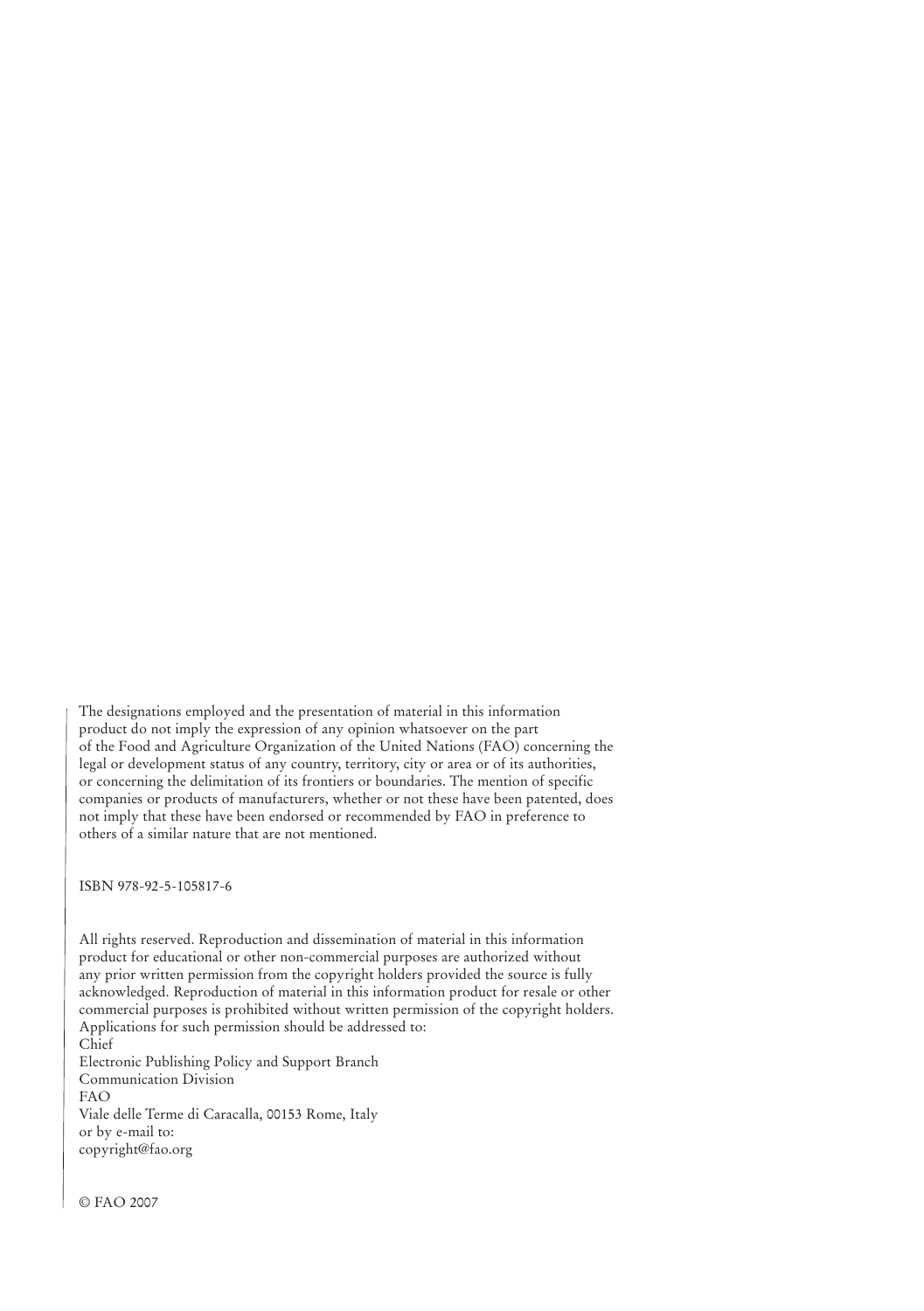

#### $\ddot{\circ}$  $\circ$  $\circ$  $\ddot{\phantom{a}}$  $\ddot{\circ}$ ò

| <b>Foreword</b>                                        | xxiii            |
|--------------------------------------------------------|------------------|
| <b>Acknowledgements</b>                                | xxiv             |
| List of acronyms                                       | <b>XXV</b>       |
| <b>Chapter 1: Introduction</b>                         | 1.1              |
| <b>Chapter 2: Pressure piped irrigation techniques</b> | 2.1              |
| <b>Pressure piped irrigation systems</b>               | 2.1              |
| Network layout                                         | 2.1              |
| <b>Head control</b>                                    | 2.2              |
| <b>Main pipeline</b>                                   | 2.2              |
| <b>Submains</b>                                        | 2.3              |
| <b>Offtake hydrants</b>                                | 2.3              |
| <b>Manifolds (feeder lines)</b>                        | 2.3              |
| <b>Laterals (irrigating lines)</b>                     | 2.3              |
| <b>Emitters</b>                                        | 2.3              |
| <b>System classification</b>                           | 2.4              |
| <b>Pressure</b>                                        | 2.4              |
| Water delivery method                                  | 2.4              |
| <b>Type of installation</b>                            | 2.5              |
| <b>Piped irrigation techniques compared</b>            |                  |
| with traditional irrigation methods                    | <b>2.5</b>       |
| <b>Irrigation efficiency</b>                           | $\overline{2.5}$ |
| Economic return per unit of water                      | 2.5              |
| <b>Operation and maintenance (O&amp;M)</b>             | 2.5              |
| Cost                                                   | 2.6              |
|                                                        |                  |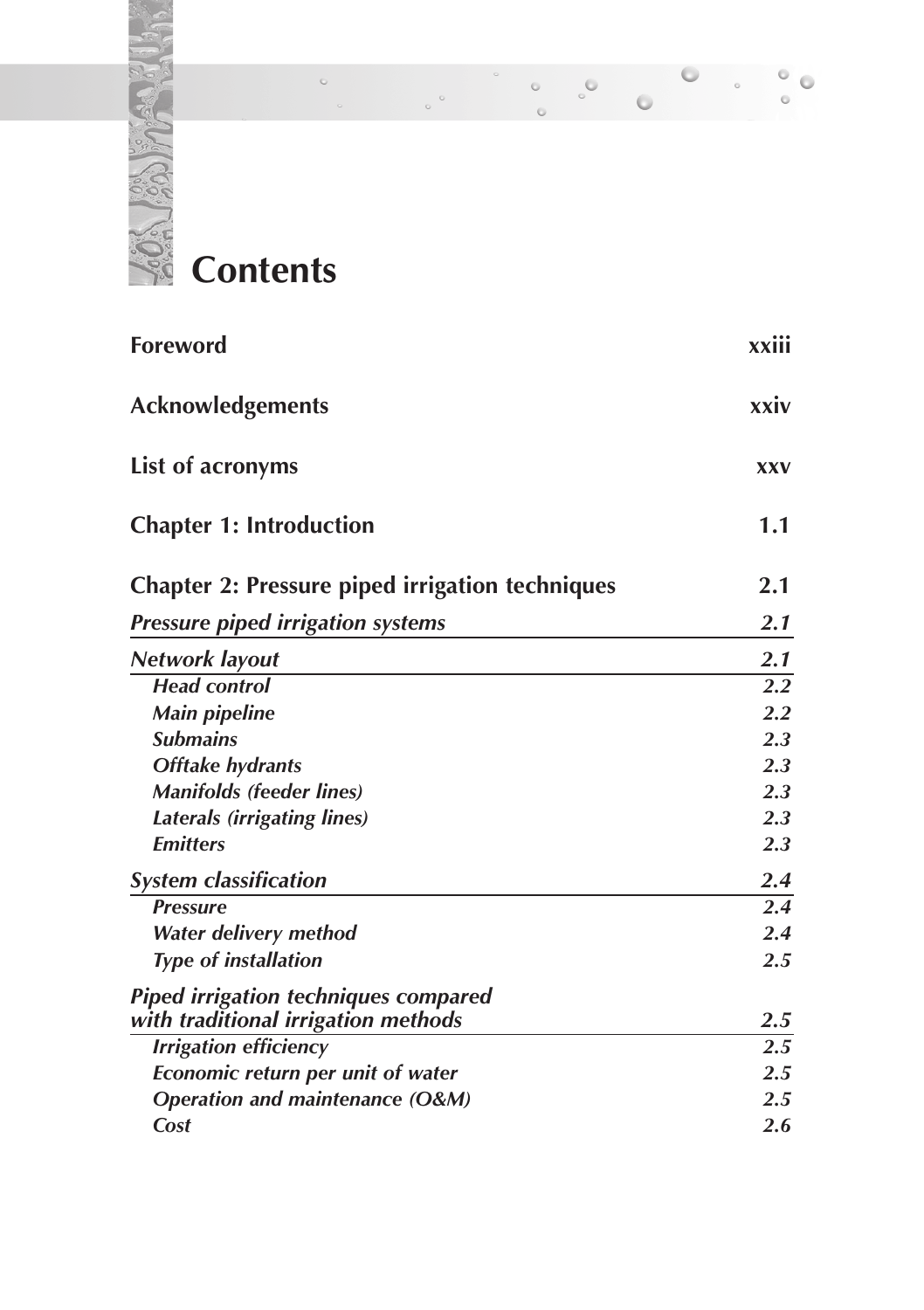| iv Contents |  |  |  |
|-------------|--|--|--|

| <b>Chapter 3: Irrigation equipment and jointing techniques</b> | 3.1    |
|----------------------------------------------------------------|--------|
| <b>Introduction</b>                                            | 3.1    |
| <b>Pipes</b>                                                   | 3.2    |
| <b>Steel threaded pipes</b>                                    | 3.2    |
| <b>Quick coupling light steel pipes</b>                        | 3.3    |
| Quick coupling aluminium pipes                                 | 3.3    |
| <b>Rigid PVC pipes</b>                                         | 3.4    |
| <b>Polyethylene (PE) pipes</b>                                 | 3.6    |
| Selection of PVC and PE pipe's dimensions                      | 3.7    |
| Layflat hose                                                   | 3.9    |
| <b>Pipe connector fittings</b>                                 | 3.10   |
| <b>Malleable iron threaded</b>                                 | $3.10$ |
| Polypropylene (PP) pipe connector fittings                     | $3.10$ |
| <b>PVC</b> fittings                                            | 3.12   |
| <b>Flow control devices</b>                                    | 3.12   |
| Shut-off valves or stop valves                                 | 3.13   |
| <b>Check valves</b>                                            | 3.15   |
| <b>Regulating valves</b>                                       | 3.15   |
| <b>Meters</b>                                                  | 3.16   |
| <b>Pressure gauges</b>                                         | 3.17   |
| Air valves                                                     | 3.17   |
| Safety valves (also called pressure relief valves)             | 3.19   |
| <b>Filters</b>                                                 | 3.20   |
| <b>Gravel filters</b>                                          | 3.20   |
| Hydrocyclone (sand separator) filters                          | 3.20   |
| <b>Screen type filters</b>                                     | 3.21   |
| <b>Disk type filters</b>                                       | 3.22   |
| <b>Automatic self-cleaning filters</b>                         | 3.22   |
| <b>Fertigation equipment</b>                                   | 3.23   |
| <b>Fertilizer</b> (closed) tank                                | 3.23   |
| Venturi type                                                   | 3.23   |
| <b>Piston pump</b>                                             | 3.24   |
| <b>Water emitters</b>                                          | 3.24   |
| <b>Sprinklers</b>                                              | 3.25   |
| <b>Microsprinklers</b>                                         | 3.26   |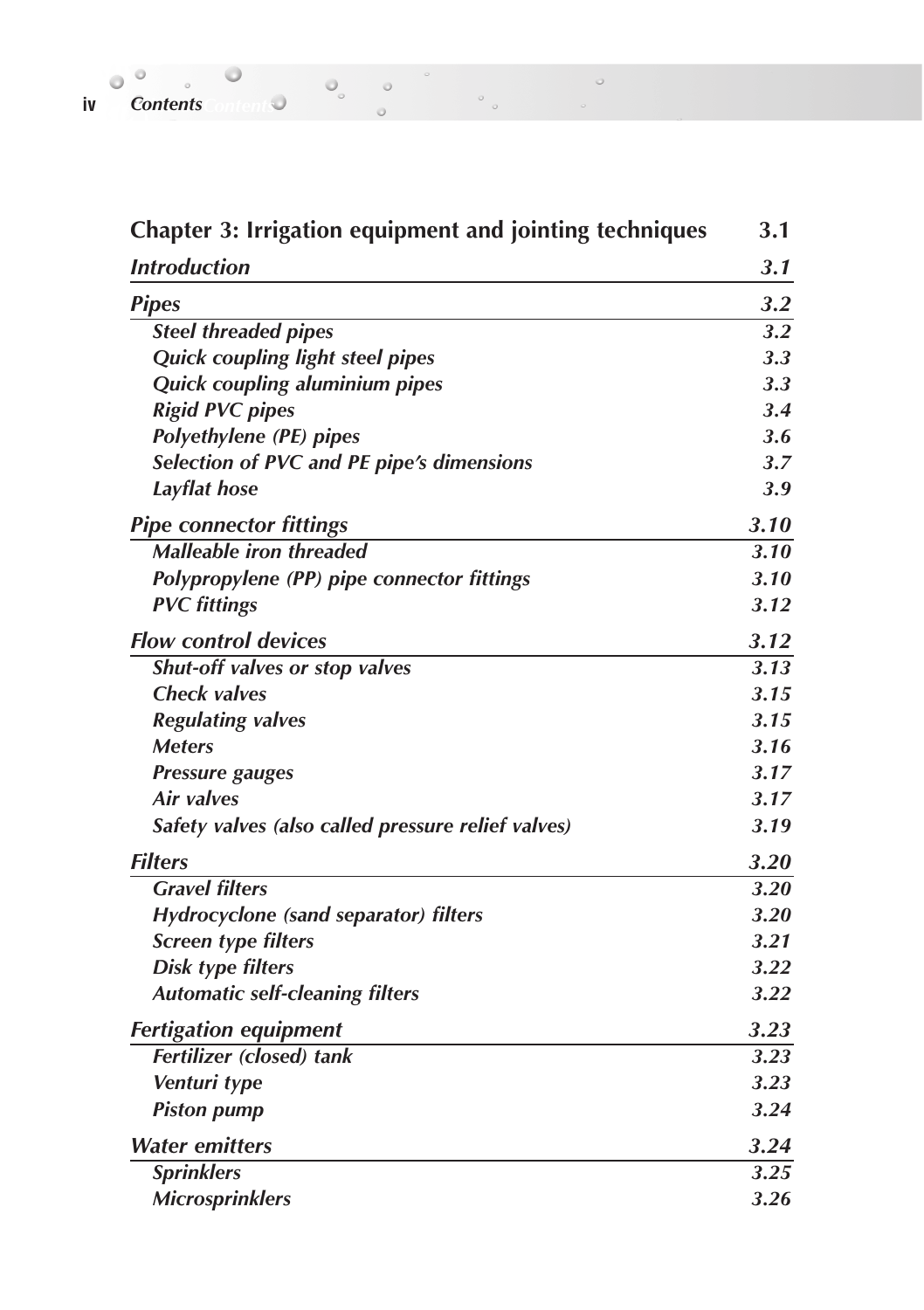*Table of Contents Contents* **v**

| Spitters, micro-jets and sprayers           | 3.26 |
|---------------------------------------------|------|
| <b>Bubblers</b>                             | 3.27 |
| <b>Dripplers</b>                            | 3.28 |
| <b>Drip tapes</b>                           | 3.28 |
| Pressure compensated (PC) emitters          | 3.29 |
| <b>Pulsators</b>                            | 3.30 |
| <b>Porous pipes</b>                         | 3.31 |
| <b>Garden hoses</b>                         | 3.31 |
| <b>Automation equipment</b>                 | 3.32 |
| <b>Electric</b> (solenoid) valves           | 3.32 |
| <b>Controllers</b>                          | 3.32 |
| <b>Automatic volumetric metering valves</b> | 3.33 |
| <b>Operation equipment</b>                  | 3.33 |
| <b>Soil moisture sensors</b>                | 3.34 |
| <b>Conductivity meters</b>                  | 3.34 |
| <b>Soil solution extractors</b>             | 3.34 |
| <b>Class A evaporation pan</b>              | 3.35 |
| <b>Water-lifting devices</b>                | 3.36 |
| <b>Direct-lift devices</b>                  | 3.37 |
| <b>Displacement pumps</b>                   | 3.38 |
| <b>Velocity pumps</b>                       | 3.38 |
| <b>Air-lift pumps</b>                       | 3.40 |
| Impulse (water hammer) pumps                | 3.40 |
| <b>Gravity devices</b>                      | 3.41 |
| Chapter 4: System design                    | 4.1  |
| <b>Introduction</b>                         | 4.1  |
| <b>System design</b>                        | 4.1  |
| <b>Design of the laterals</b>               | 4.1  |
| Determination of the size of the pipelines  | 4.2  |
| <b>Lateral lines</b>                        | 4.2  |
| Manifolds, submain and main pipelines       | 4.4  |
| <b>Head control</b>                         | 4.5  |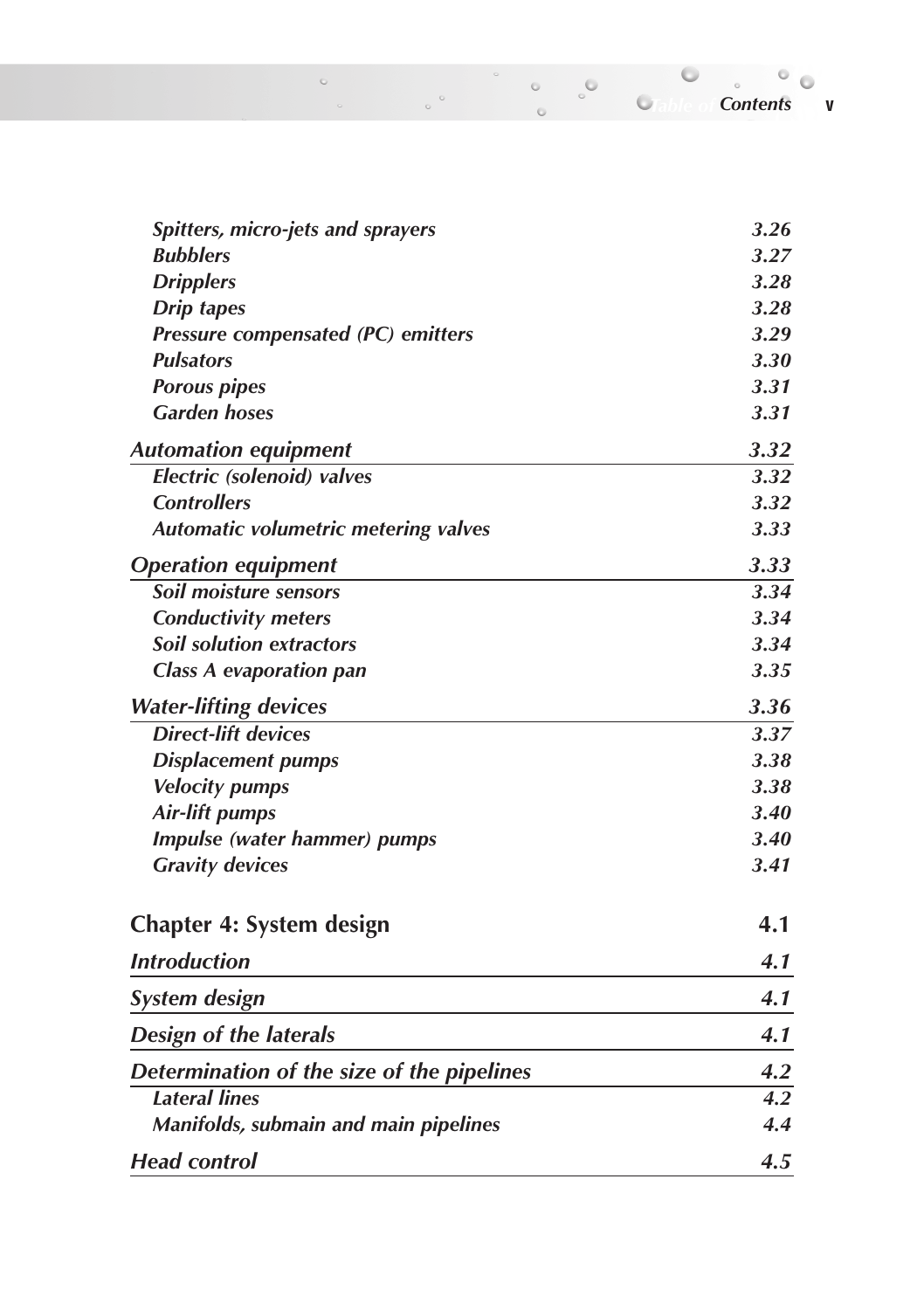| Total dynamic head of the system                         | 4.5 |
|----------------------------------------------------------|-----|
| Total dynamic head of the pumping unit                   | 4.6 |
| Chapter 5: Equipment, standards and tenders for supply   | 5.1 |
| <b>Working pressure of the equipment</b>                 | 5.1 |
| Main, submain and manifold pipelines, and hydrants       | 5.1 |
| <b>Laterals</b>                                          | 5.2 |
| <b>Head control</b>                                      | 5.2 |
| <b>Pumping unit</b>                                      | 5.2 |
| <b>Standards</b>                                         | 5.3 |
| <b>Tenders</b>                                           | 5.8 |
| Example                                                  | 5.9 |
| Tenders for the supply of irrigation equipment           | 5.9 |
| <b>Chapter 6: Irrigation scheduling</b>                  | 6.1 |
| Soil-water relationship                                  | 6.1 |
| Example                                                  | 6.2 |
| <b>Effective root depth</b>                              | 6.2 |
| Permissible deficit or depletion of soil available water | 6.2 |
| <b>Net irrigation application depth</b>                  | 6.3 |
| Crop water requirements                                  | 6.3 |
| Example                                                  | 6.4 |
| Example                                                  | 6.4 |
| <b>Effective rainfall</b>                                | 6.5 |
| <b>Ground cover</b>                                      | 6.6 |
| <b>Irrigation interval or frequency</b>                  | 6.6 |
| Example                                                  | 6.6 |
| <b>Irrigation application efficiency</b>                 | 6.6 |
| Example                                                  | 6.6 |

 $\circ$ 

**vi Contents** *Contents Contents Contents Contents Contents Contents Contents Contents Contents Contents Contents Contents Contents Contents Contents Contents*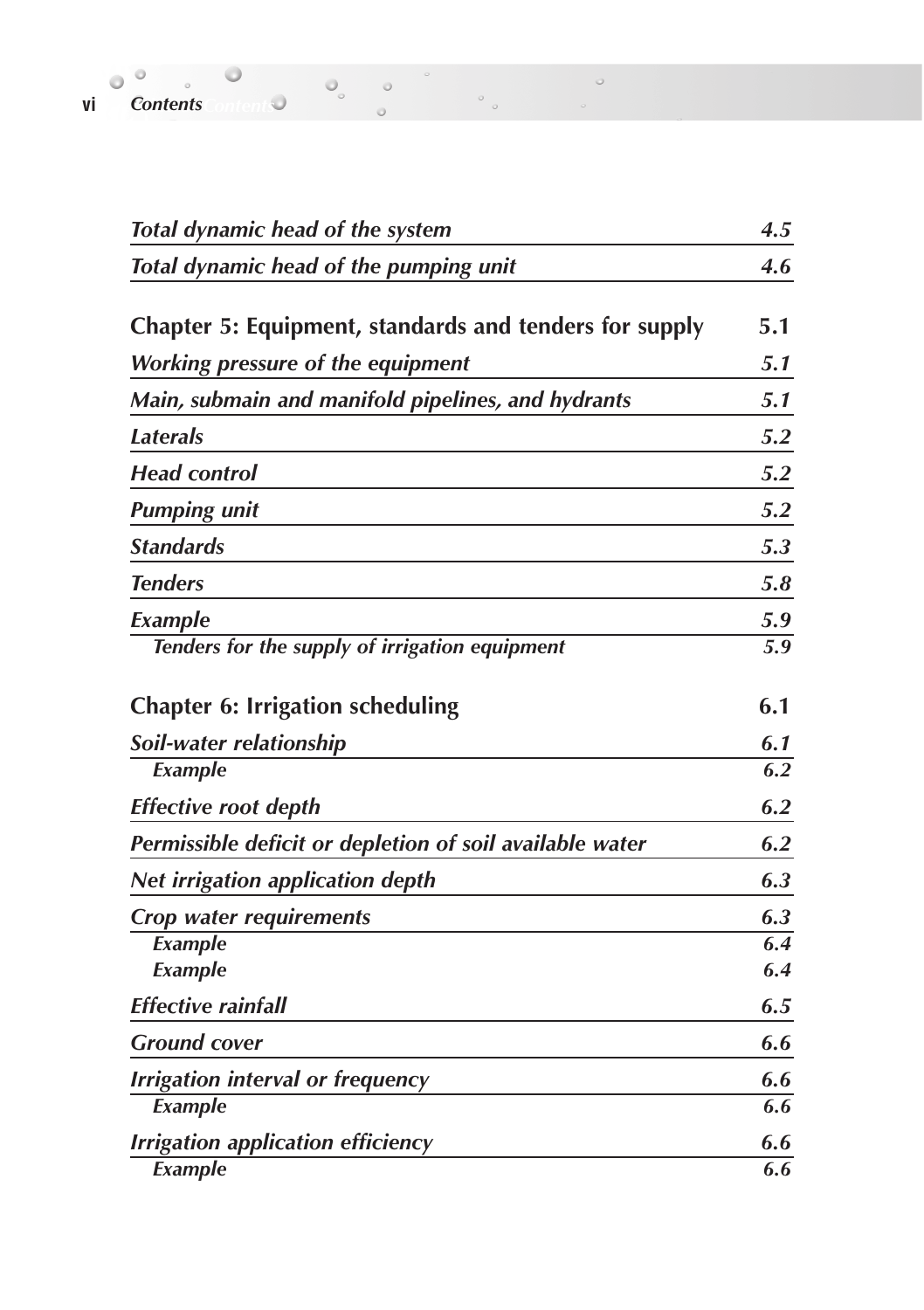| <b>Gross irrigation application depth</b>      | 6.7 |
|------------------------------------------------|-----|
| <b>Leaching requirements</b>                   | 6.7 |
| System flow (system capacity)                  | 6.7 |
| <b>General example</b>                         | 6.8 |
| Chapter 7: Water quality for irrigation        | 7.1 |
| <b>Introduction</b>                            | 7.1 |
| Classification of water quality for irrigation | 7.1 |
| The chemical quality of irrigation water       | 7.2 |
| Composition and concentration of soluble salts | 79  |

 $_{\rm o}$  $\circ$ 

| <i>muvaacuon</i>                                                     | $\sqrt{1}$ |
|----------------------------------------------------------------------|------------|
| <b>Classification of water quality for irrigation</b>                | 7.1        |
| The chemical quality of irrigation water                             | 7.2        |
| Composition and concentration of soluble salts                       | 7.2        |
| Effect of soluble salts on plants                                    | 7.3        |
| Effects of soluble salts on oil                                      | 7.5        |
| Crop tolerance to salinity                                           | 7.6        |
| Water quality criteria                                               | 7.14       |
| Salinity control                                                     | 7.16       |
| Micro-irrigation and salinity control                                | 7.17       |
| The physical quality of irrigation waters and treatment (filtration) | 7.21       |
| <b>Filtration</b>                                                    | 7.22       |
| <b>Operation and maintenance</b>                                     | 7.22       |
| <b>Application of chemicals</b>                                      | 7.23       |
| Quality of treated wastewater for irrigation                         |            |
| (physical, biological and chemical)                                  | 7.23       |
| <b>Evaluation criteria and parameters</b>                            | 7.24       |
| National guidelines and standards (The Cyprus case)                  | 7.27       |
| Pressurized irrigation with treated wastewater                       | 7.28       |
| <b>Chapter 8: Hose-move sprinkler irrigation</b>                     | 8.1        |
| <b>Introduction</b>                                                  | 8.1        |
| <b>System layout and component parts</b>                             | 8.2        |
| <b>Sprinklers</b>                                                    | 8.2        |
| Design criteria and considerations                                   | 8.3        |

 $\sim$ 

*Table of Contents Contents* **vii**

 $^{\circ}$  o

 $\overline{\phantom{a}}$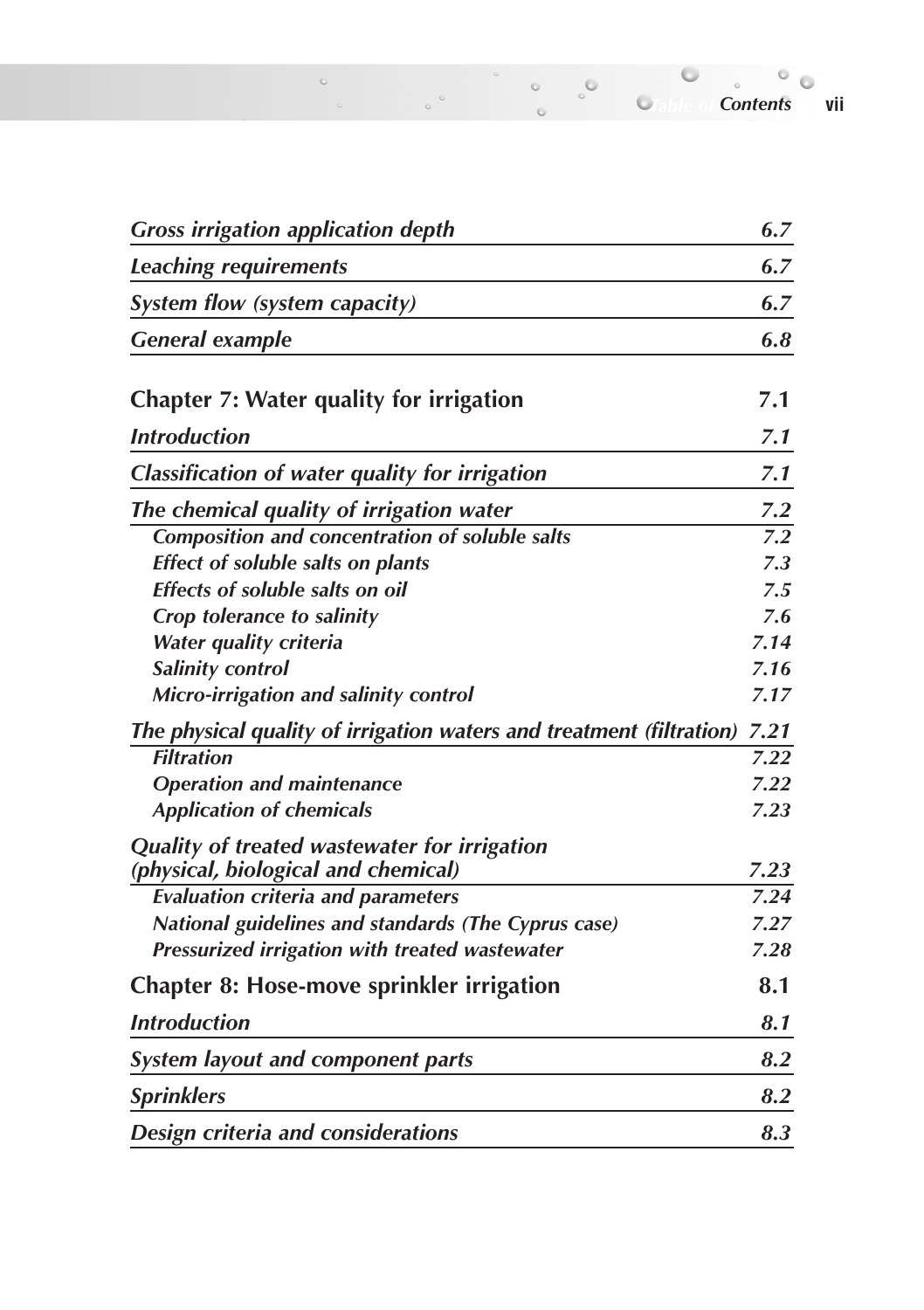**viii Contents** *Contents Contents Contents Contents Contents Contents Contents Contents Contents Contents Contents Contents Contents Contents Contents Content* 

| <b>Wind conditions</b>                                      | 8.4              |
|-------------------------------------------------------------|------------------|
| <b>Irrigation scheduling programme</b>                      | 8.6              |
| Cost                                                        | 8.6              |
| <b>Advantages</b>                                           | 8.6              |
| <b>Disadvantages</b>                                        | 8.6              |
| <b>Example design - Hose-move sprinkler for cotton</b>      | 8.8              |
| Area and crop                                               | 8.8              |
| Soil, water and climate                                     | 8.8              |
| Crop water requirements and irrigation scheduling           | 8.8              |
| System layout, performance and hydraulics                   | 8.8              |
| <b>Chapter 9: Traveller spray booms irrigation systems</b>  | 9.1              |
| <b>Introduction</b>                                         | 9.1              |
| <b>System layout and components</b>                         | 9.2              |
| The Boom with the water emitters (sprayers) and the trolley | $\overline{9.3}$ |
| The Flexible polyethylene pipe                              | 9.4              |
| <b>The Reel machine</b>                                     | 9.4              |
| Design criteria and considerations                          | 9.5              |
| Area and topography                                         | 9.5              |
| Soil                                                        | 9.5              |
| <b>Water availability</b>                                   | 9.6              |
| <b>Water quality</b>                                        | 9.6              |
| <b>Kind of crops</b>                                        | 9.6              |
| Special considerations and irrigation schedule              | 9.6              |
| Cost                                                        | 9.8              |
| <b>Advantages</b>                                           | 9.8              |
| <b>Disadvantages</b>                                        | 9.9              |
| Example design - Spray Boom in alfalfa                      | 9.10             |
| Area and crop                                               | 9.10             |
| Soil, water and climate                                     | 9.10             |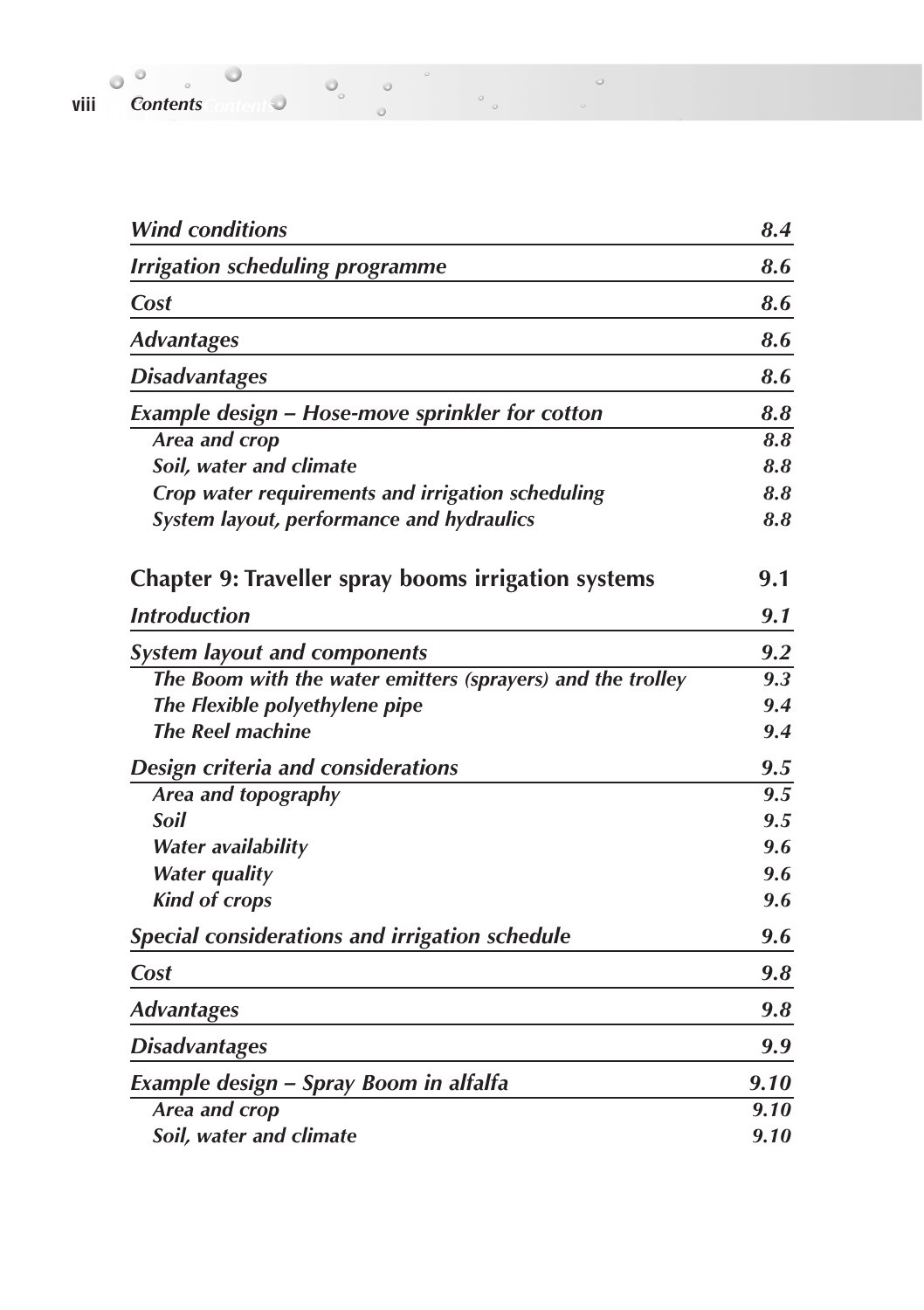| Crop irrigation requirements and irrigation program    | 9.10  |
|--------------------------------------------------------|-------|
| System characteristics layout and performance          | 9.10  |
| <b>Technical specifications (minimum requirements)</b> | 9.11  |
| <b>Description and general requirements</b>            | 9.11  |
| Reel (assembly)                                        | 9.12  |
| <b>Boom and Trolley</b>                                | 9.12  |
| Chapter 10: The center pivot irrigation system         | 10.1  |
| <b>Introduction</b>                                    | 10.1  |
| <b>System layout and component parts</b>               | 10.2  |
| <b>The Pipeline</b>                                    | 10.3  |
| The water emitters                                     | 10.3  |
| <b>The Central Tower</b>                               | 10.5  |
| <b>The CP System Control</b>                           | 10.5  |
| <b>Driving</b>                                         | 10.6  |
| The generator                                          | 10.7  |
| Cost                                                   | 10.7  |
| <b>Advantages</b>                                      | 10.8  |
| <b>Disadvantages</b>                                   | 10.8  |
| Design criteria and considerations                     | 10.8  |
| <b>Design and erection</b>                             | 10.8  |
| Application rate and frequency of irrigation           | 10.10 |
| <b>Special considerations</b>                          | 10.11 |
| The site selection criteria                            | 10.12 |
| <b>Example design</b>                                  | 10.14 |
| Area, CP radius and crop                               | 10.14 |
| Crop water requirements and soil                       | 10.15 |
| <b>System characteristics</b>                          | 10.15 |
| Minimum specifications for the center pivot system     | 10.15 |
| The general CP system characteristics                  | 10.15 |
| The technical specifications                           | 10.16 |

*Table of Contents Contents* **ix**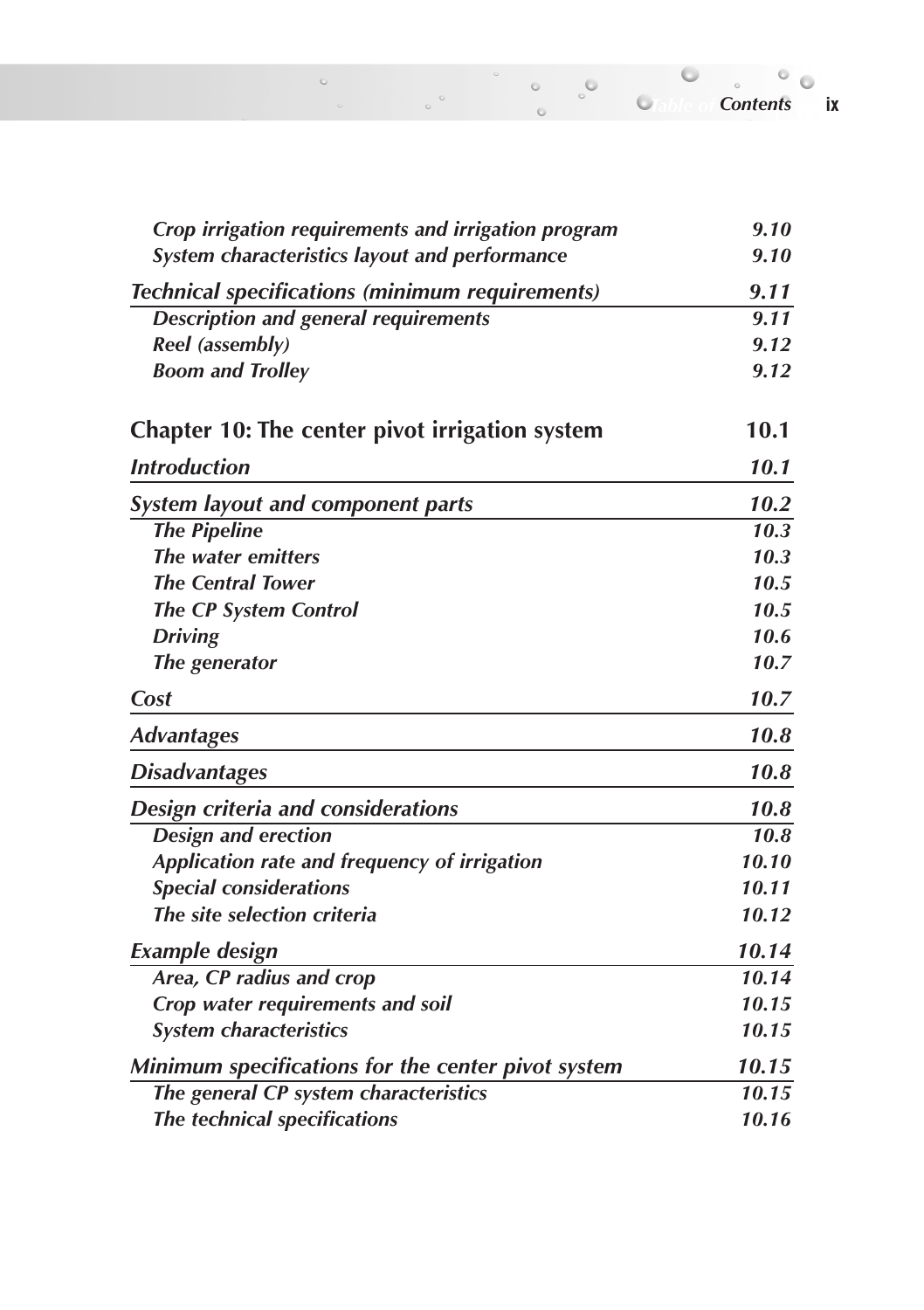| X | <b>Contents</b> |  |  |  |
|---|-----------------|--|--|--|

| <b>Chapter 11: Microsprinklers</b>                             | 11.1 |
|----------------------------------------------------------------|------|
| <b>Introduction</b>                                            | 11.1 |
| <b>System layout and components</b>                            | 11.1 |
| Microsprinkler emitters                                        | 11.2 |
| <b>Irrigation scheduling programme</b>                         | 11.2 |
| Design criteria and considerations                             | 11.3 |
| Cost                                                           | 11.4 |
| <b>Advantages</b>                                              | 11.4 |
| <b>Disadvantages</b>                                           | 11.4 |
| <b>Example design - Microsprinklers with potatoes</b>          | 11.4 |
| Area and crop                                                  | 11.4 |
| Soil, water and climate                                        | 11.4 |
| Crop water requirements and irrigation schedule                | 11.4 |
| <b>System layout</b>                                           | 11.6 |
| <b>Sprinklers</b>                                              | 11.6 |
| <b>Lateral line discharge</b>                                  | 11.6 |
| <b>Chapter 12: Minisprinklers</b>                              | 12.1 |
| <b>Introduction</b>                                            | 12.1 |
| <b>System layout and components</b>                            | 12.1 |
| The minisprinkler emitter                                      | 12.1 |
| <b>Irrigation scheduling</b>                                   | 12.3 |
| Design criteria and considerations                             | 12.3 |
| Cost                                                           | 12.5 |
| <b>Advantages</b>                                              | 12.5 |
| <b>Disadvantages</b>                                           | 12.5 |
| <b>Example design - Minisprinklers with citrus lemon trees</b> | 12.5 |
| Area and crop                                                  | 12.5 |
| Soil, water and climate                                        | 12.5 |
| Crop water requirements and irrigation schedule                | 12.6 |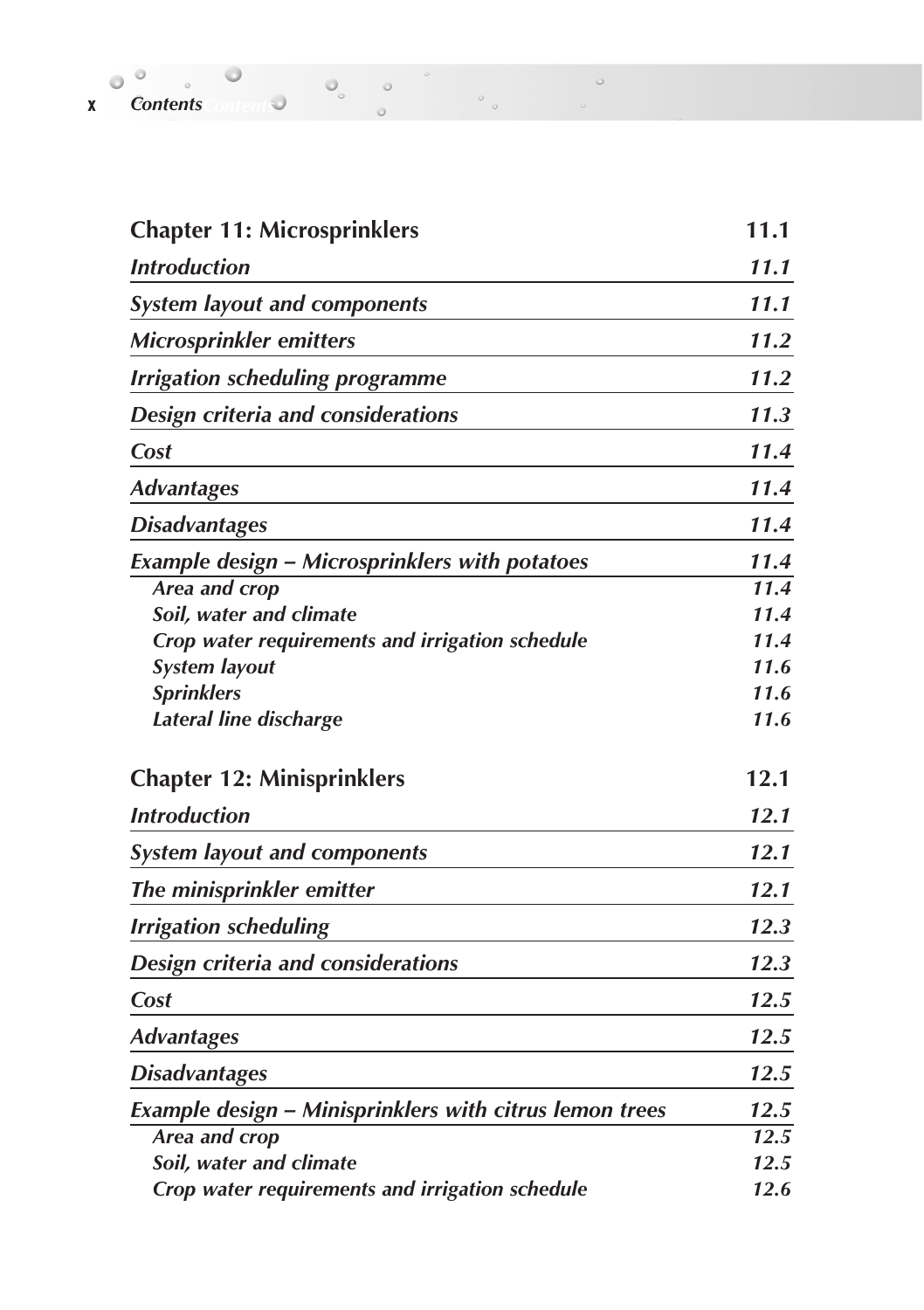| <b>System layout, performance and hydraulics</b>     | 12.7 |  |
|------------------------------------------------------|------|--|
| <b>Chapter 13: Bubbler irrigation of trees</b>       | 13.1 |  |
| <b>Introduction</b>                                  | 13.1 |  |
| <b>System layout and components</b>                  | 13.1 |  |
| <b>Bubbler</b> emitters                              | 13.1 |  |
| <b>Irrigation scheduling</b>                         | 13.2 |  |
| Design criteria and considerations                   | 13.2 |  |
| Cost                                                 | 13.3 |  |
| <b>Advantages</b>                                    | 13.3 |  |
| <b>Disadvantages</b>                                 | 13.3 |  |
| Example design - Bubbler irrigation with fruit trees | 13.3 |  |
| Area and crop                                        | 13.3 |  |
| Soil, water and climate                              | 13.3 |  |
| Crop water requirements and irrigation scheduling    | 13.4 |  |
| System layout, performance and hydraulics            | 13.4 |  |
| <b>Chapter 14: Drip irrigation</b>                   | 14.1 |  |
| <b>Introduction</b>                                  | 14.1 |  |
| <b>System layout and components</b>                  | 14.1 |  |
| <b>Drip emitters (drippers)</b>                      | 14.3 |  |
| <b>Drip tapes</b>                                    | 14.4 |  |
| <b>Porous-wall pipes</b>                             | 14.4 |  |
| <b>Filtration</b>                                    | 14.4 |  |
| <b>Irrigation scheduling</b>                         | 14.4 |  |
| Design criteria and considerations                   | 14.5 |  |
| Cost                                                 | 14.6 |  |
| <b>Advantages</b>                                    | 14.6 |  |
| <b>Disadvantages</b>                                 | 14.7 |  |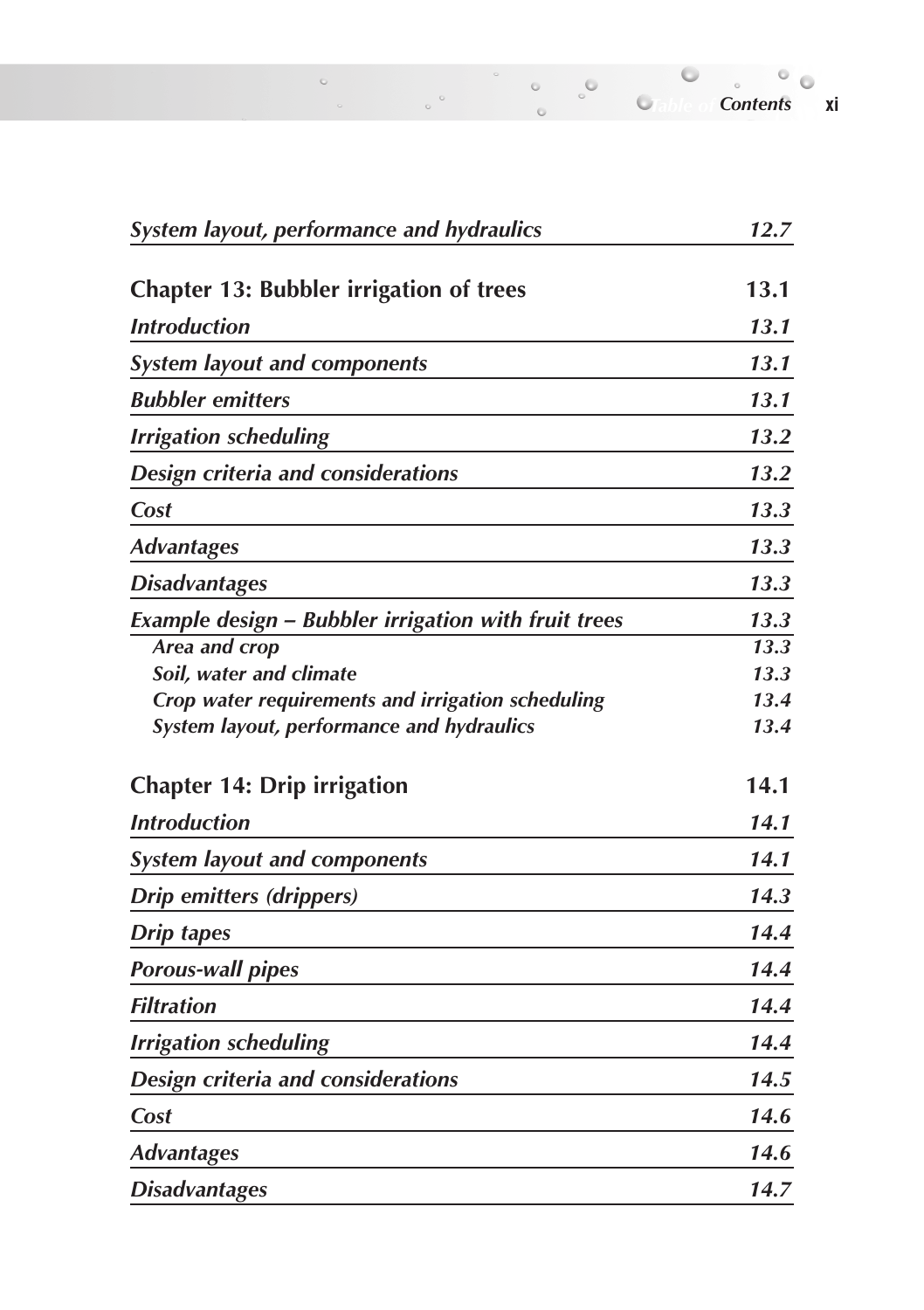| <b>Example design - Drip irrigation in watermelons</b>       | 14.7  |
|--------------------------------------------------------------|-------|
| <b>Area and crop</b>                                         | 14.7  |
| Soil, water and climate                                      | 14.7  |
| Crop water requirements and irrigation schedule              | 14.7  |
| <b>System layout</b>                                         | 14.8  |
| <b>System flow and operation</b>                             | 14.8  |
| <b>Operating pressure</b>                                    | 14.9  |
| Chapter 15: Low-cost family drip irrigation system           | 15.1  |
| <b>Introduction</b>                                          | 15.1  |
| The affordable micro-irrigation techniques (AMIT)            | 15.1  |
| The family drip system                                       | 15.2  |
| What is new in the family drip system?                       | 15.3  |
| <b>System layout and components</b>                          | 15.3  |
| The water tank                                               | 15.4  |
| The control head                                             | 15.5  |
| The water pipeline                                           | 15.5  |
| <b>The dripper lines</b>                                     | 15.5  |
| <b>Irrigation scheduling</b>                                 | 15.5  |
| <b>Irrigation requirements</b>                               | 15.5  |
| Number and frequency of irrigations                          | 15.6  |
| <b>Design criteria and considerations</b>                    | 15.6  |
| Area, size and shape                                         | 15.6  |
| Topography and type of soil                                  | 15.7  |
| Water availability                                           | 15.7  |
| <b>Water quality</b>                                         | 15.7  |
| <b>Kind of crops</b>                                         | 15.7  |
| <b>Special consideration</b>                                 | 15.7  |
| Cost                                                         | 15.9  |
| <b>Advantages</b>                                            | 15.10 |
| <b>Disadvantages</b>                                         | 15.10 |
| Example design - Family drip systems in tomatoes (trellised) | 15.10 |
| Area and crop                                                | 15.10 |

 $\circ$ 

**xii** *Contents* **Contents** *Contents Contents Contents Contents Contents Contents Contents Contents Contents Contents Contents Contents Contents Contents Contents*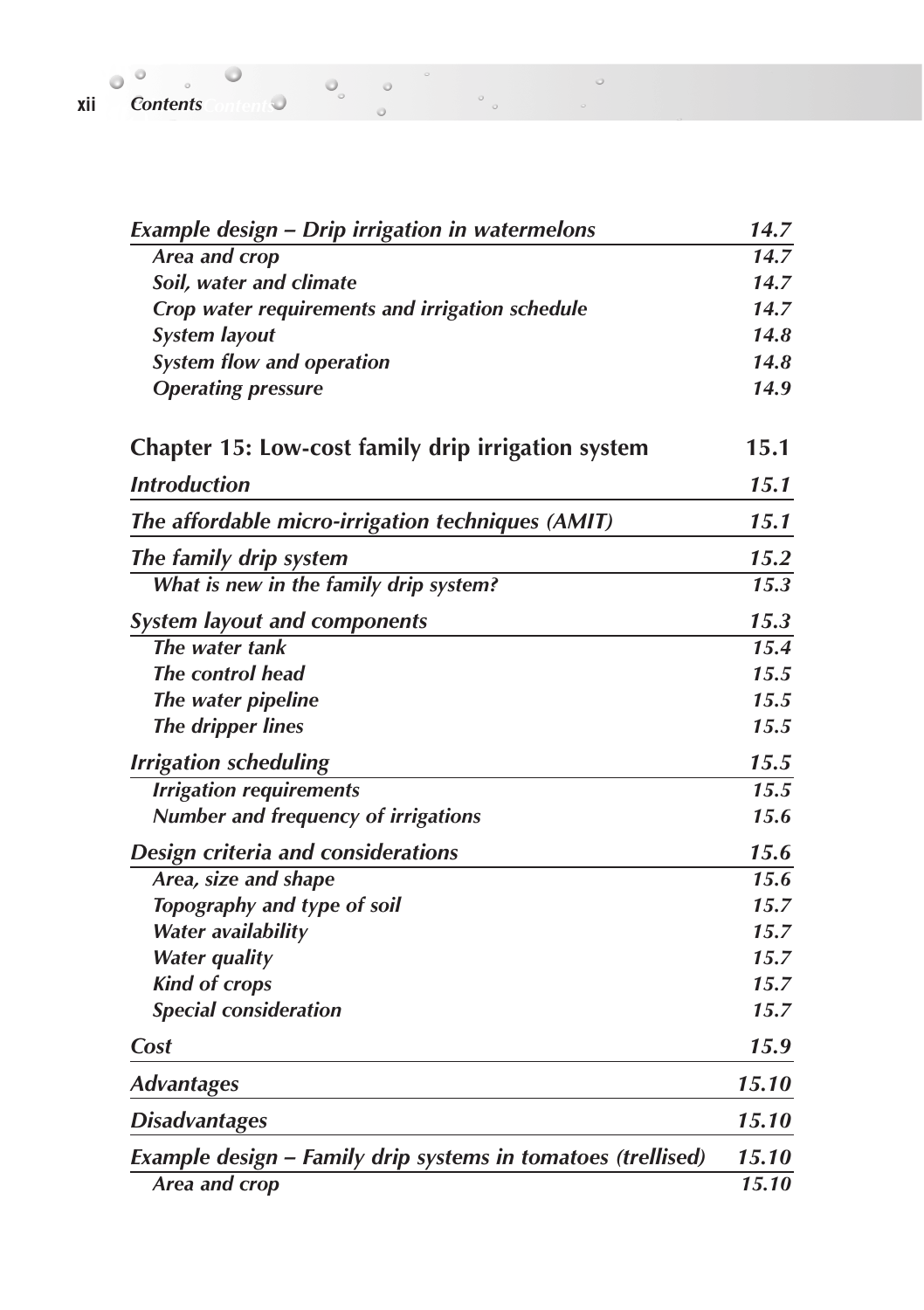*Soil, water and climate* 15.11 *Crop water requirements and irrigation scheduling 15.11 The layout of the system (description and characteristics), performance and hydraulics 15.12 Hydraulics of the system 15.12 Various AMIT systems configuration (after IDE) 15.13* **Chapter 16: Fertigation 16.1** *Introduction 16.1 Fertilizer injectors 16.1 Fertilizer (closed) tank Venturi type 16.1 Piston pump 16.2 Fertilizer application 16.3 Solubility 16.3 Acidity 16.3 Quantity 16.3 Example: fertigation with vegetables 16.5* **Chapter 17: Low-cost pipes distribution system 17.1** *Introduction 17.1 System layout and components 17.2 Design criteria and consideration 17.2 Cost 17.4 Advantages 17.4 Disadvantages 17.4 Example design 17.5 Area and crop 17.5 Soil and water 17.6*

*Water requirements and irrigation scheduling 17.6 The system layout and dynamic head 17.7*

*Table of Contents Contents***xiii**

 $\circ$ 

 $\sim$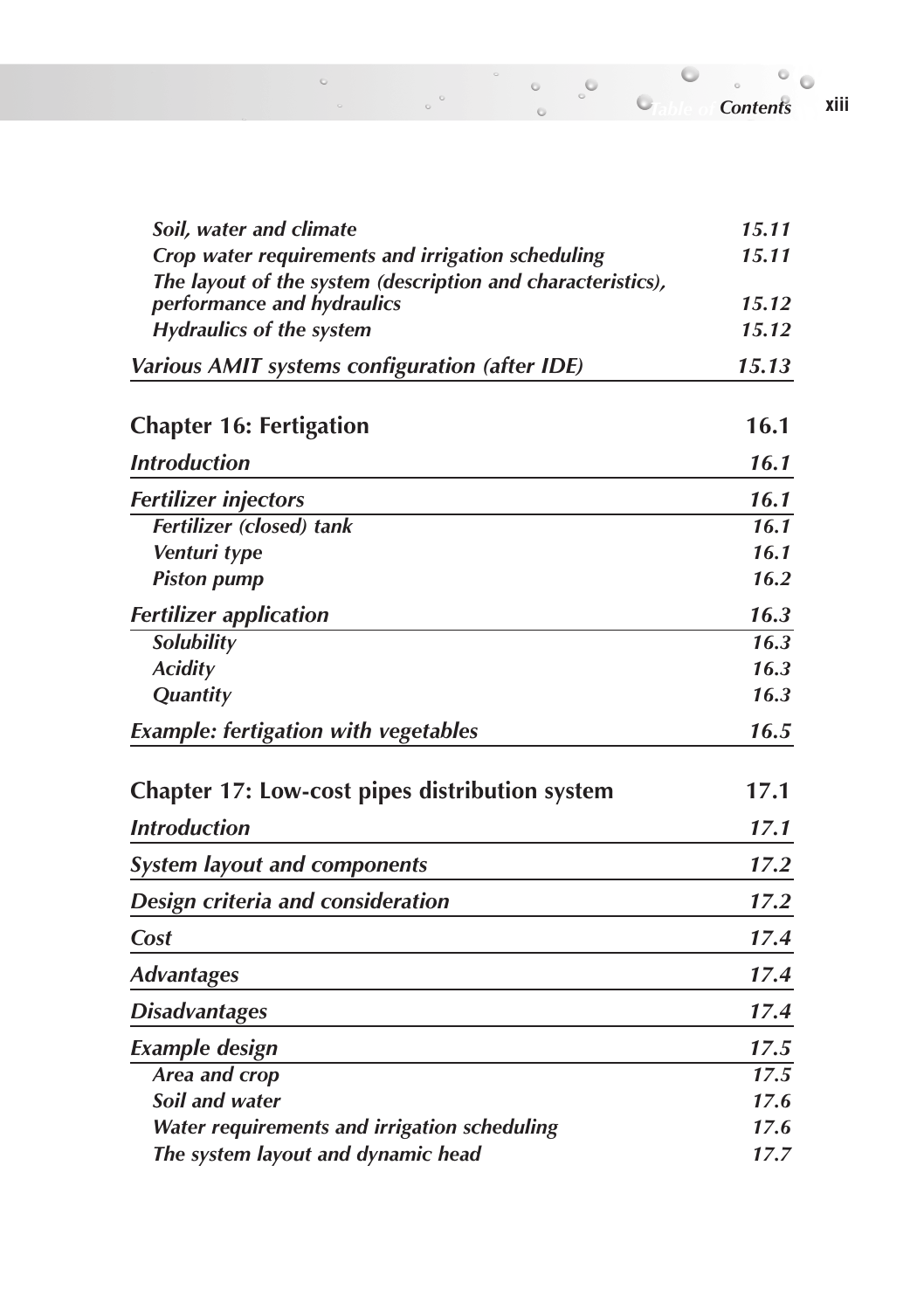| xiv | <b>Contents</b> |  |  |  |
|-----|-----------------|--|--|--|

| <b>Chapter 18: Low-cost hose irrigation</b>                  | 18.1  |
|--------------------------------------------------------------|-------|
| <b>Introduction</b>                                          | 18.1  |
| <b>System layout and components</b>                          | 18.2  |
| <b>Hoses</b>                                                 | 18.2  |
| <b>System types and design criteria</b>                      | 18.3  |
| <b>Conventional hose basin for trees</b>                     | 18.3  |
| Drag hose basin for trees                                    | 18.4  |
| <b>Hose basin for field crops</b>                            | 18.5  |
| Hose furrow for vegetables                                   | 18.5  |
| Cost                                                         | 18.7  |
| <b>Advantages</b>                                            | 18.8  |
| <b>Disadvantages</b>                                         | 18.8  |
| <b>Example designs - Hose basin with trees:</b>              |       |
| conventional and drag types                                  | 18.8  |
| Area and crop                                                | 18.8  |
| Soil, water and climate                                      | 18.8  |
| Crop water requirements and irrigation scheduling            | 18.8  |
| Layout performance and hydraulics                            | 18.9  |
| <b>Equipment for system installation</b>                     | 18.10 |
| Hose basin irrigation for maize and hose furrow for tomatoes | 18.12 |
| Area and crops                                               | 18.12 |
| Soil, water and climate                                      | 18.12 |
| Crop water requirements and irrigation scheduling            | 18.12 |
| Layout, performance and hydraulics                           | 18.12 |
| <b>Equipment for system installation</b>                     | 18.14 |
| <b>Chapter 19: An outline for engineering investigation</b>  |       |
| for a pressurized irrigation system                          | 19.1  |
| <b>Introduction</b>                                          | 19.1  |
| <b>Data collection</b>                                       | 19.1  |
| <b>Farm datasheet</b>                                        | 19.1  |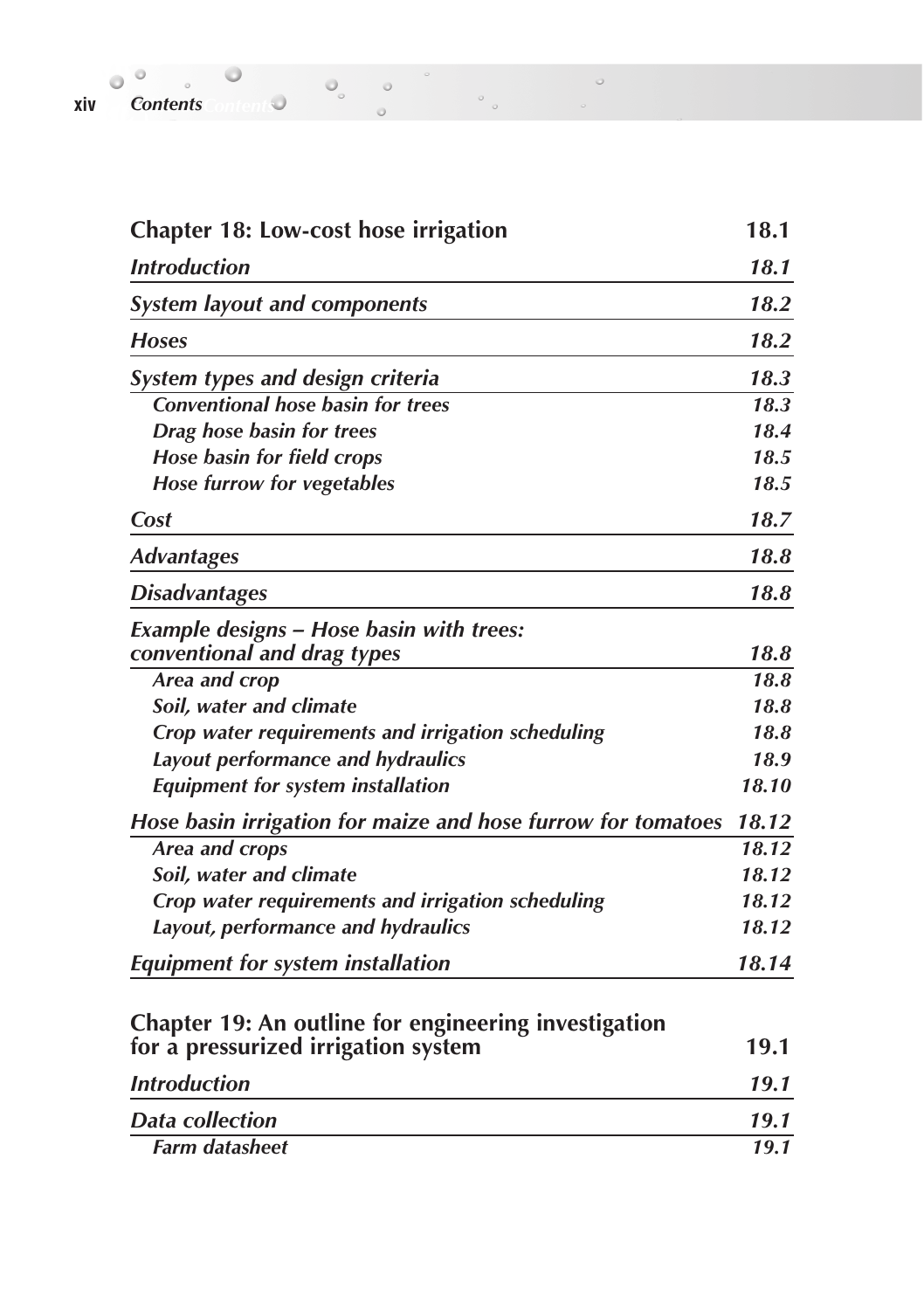| Selection criteria and parameters for various systems  | 19.3              |
|--------------------------------------------------------|-------------------|
| The center pivot (CP) irrigation systems               | $\overline{19.3}$ |
| Traveller irrigation machines spray boom carts         | 19.4              |
| The drip irrigation system                             | 19.5              |
| Mini-sprinklers irrigation systems (for fruit trees)   | 19.6              |
| <b>Pipe distribution system</b>                        | 19.7              |
| Hose-move sprinkler irrigation system                  | 19.8              |
| Low-cost (family kid) drip irrigation systems          | 19.9              |
| <b>Chapter 20: Operation and Maintenance</b>           | 20.1              |
| <b>Introduction</b>                                    | 20.1              |
| <b>Operation</b>                                       | 20.1              |
| When and how long to irrigate                          | 20.1              |
| <b>Starting and stopping the system</b>                | 20.2              |
| System performance                                     | 20.2              |
| The equipment needed for this task is as follows:      | 20.2              |
| <b>Pump plant</b>                                      | 20.4              |
| <b>Maintenance</b>                                     | 20.4              |
| <b>System network</b>                                  | 20.4              |
| <b>Pump plant</b>                                      | 20.5              |
| <b>Conclusion</b>                                      | 20.7              |
| <b>Chapter 21: Irrigation terminology</b>              | 21.1              |
| Chapter 22: Irrigation equipment supply database - IES | 22.1              |
| <b>Annex: Units Conversion Table</b>                   | 23.1              |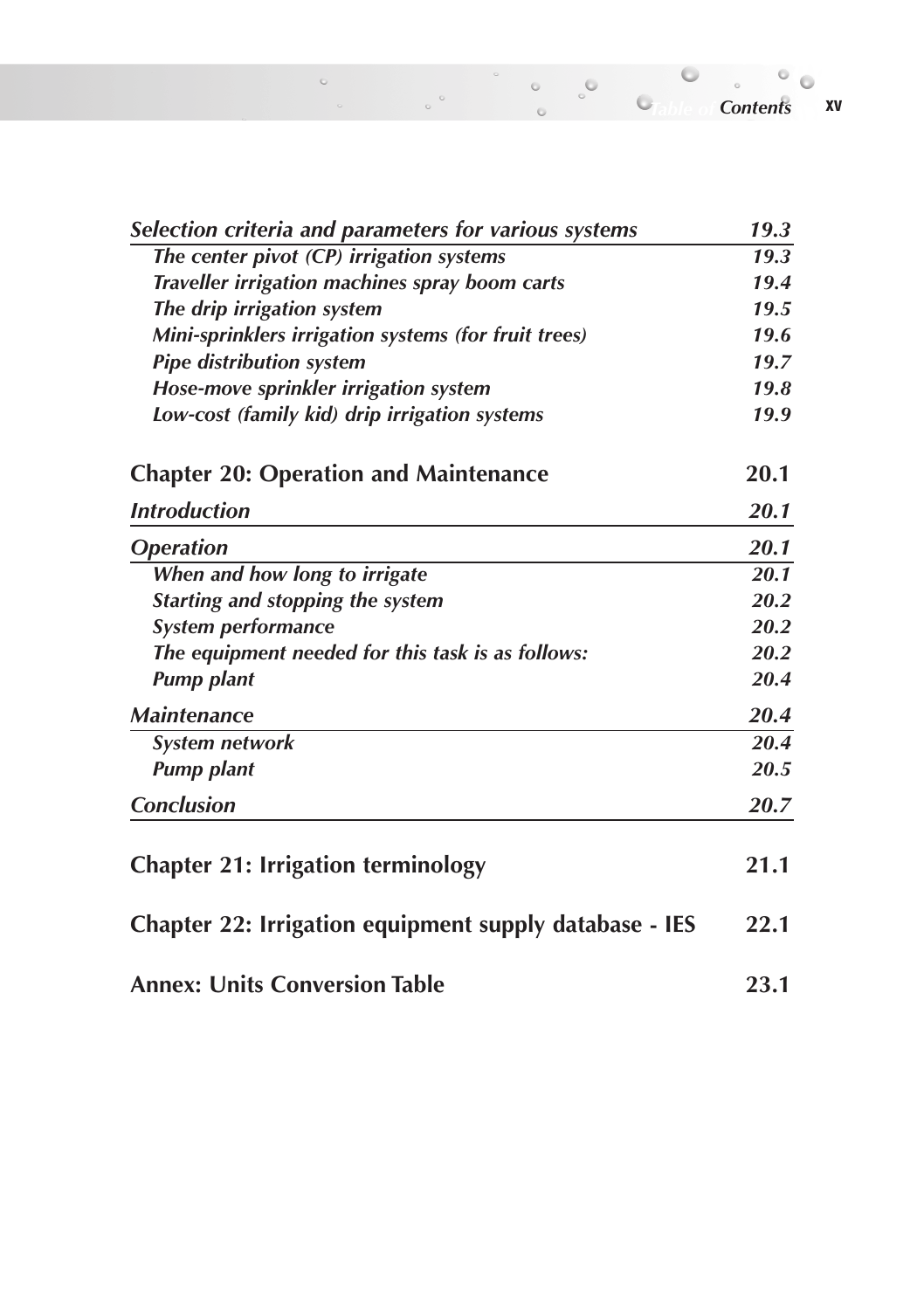# **xvi** *Contents Contents Contents Contents Contents Contents Contents Contents Contents Contents Contents Contents Contents Contents Contents Contents Conten*

# **List of figures**

| Figure 1.1  | Wasteful surface irrigation method                                         | 1.1  |
|-------------|----------------------------------------------------------------------------|------|
| Figure 2.1  | Scheme of a network layout                                                 | 2.2  |
| Figure 2.2  | Improved surface irrigation method with pipes                              | 2.3  |
| Figure 2.3  | Modern irrigation techniques                                               | 2.6  |
| Figure 2.4  | Sprinkler irrigation techniques                                            | 2.7  |
| Figure 3.1  | A threaded steel pipe fitting (male adapter)                               | 3.2  |
| Figure 3.2  | Quick coupling light steel galvanized pipes and fittings                   | 3.3  |
| Figure 3.3  | Quick coupling aluminium pipes                                             | 3.4  |
| Figure 3.4  | Rigid PVC pipes                                                            | 3.5  |
| Figure 3.5  | Polyethylene pipe in a coil                                                | 3.6  |
| Figure 3.6  | A layflat hose                                                             | 3.10 |
| Figure 3.7  | Threaded galvanized steel pipe fittings                                    | 3.11 |
| Figure 3.8  | Polypropylene fittings compression type quick release                      | 3.11 |
| Figure 3.9  | PVC solvent welding pipe fitting                                           | 3.12 |
| Figure 3.10 | PVC pipe with grooved ring socket push/fit joint                           | 3.12 |
| Figure 3.11 | Various shut-off valves. From left to right a gate,                        |      |
|             | a butterfly and ball valves                                                | 3.14 |
|             | Figure 3.12 Scheme and photograph of a check valve                         | 3.14 |
| Figure 3.13 | A pressure reducing valve maintains downstream                             |      |
|             | pressure constant when pressure upstream increases                         | 3.16 |
|             | Figure 3.14 Cross-section of a water meter                                 | 3.17 |
| Figure 3.15 | A Bourdon type pressure gauge                                              | 3.17 |
| Figure 3.16 | Air valves operate by introducing and releasing air<br>to the water system | 3.19 |
| Figure 3.17 | Scheme and photograph of a safe valve                                      | 3.19 |
| Figure 3.18 | Scheme and photograph of a gravel filter                                   | 3.20 |
| Figure 3.19 | Scheme and photograph of hydrocyclones                                     | 3.21 |
| Figure 3.20 | Operational scheme and photograph of a screen filter                       | 3.21 |
| Figure 3.21 | A grooved disk and a disk filter                                           | 3.22 |
| Figure 3.22 | An automatic self-cleaning filter uses the back flushing                   |      |
|             | mechanism for the removal of accumulated debris                            | 3.22 |
|             | Figure 3.23 Scheme and photograph of a fertilizer closed tank              | 3.23 |
| Figure 3.24 | Scheme and photograph of a Ventury type fertilizer                         | 3.24 |

 $\circ$ 

 $\circ$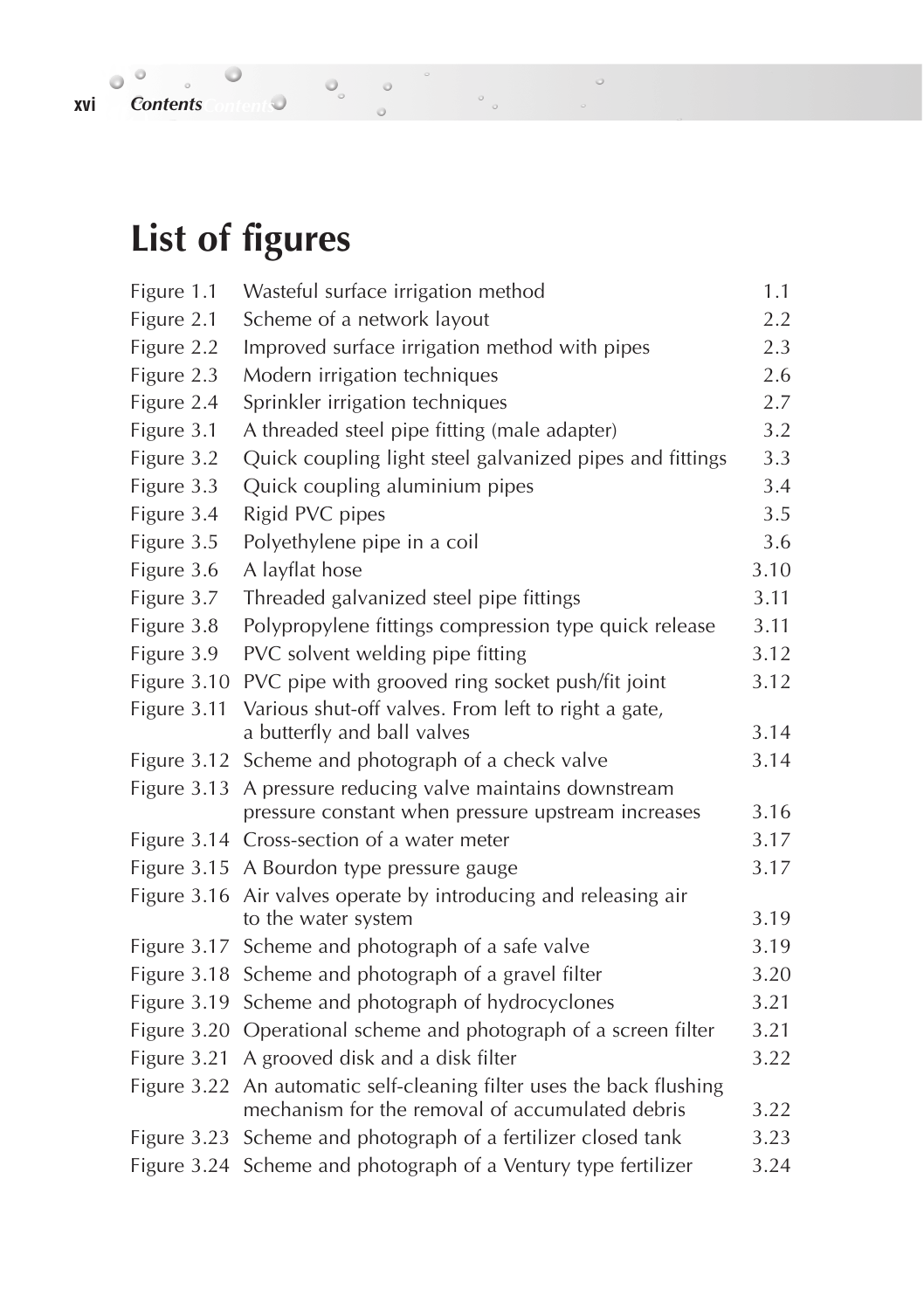*Table of Contents Contents***xvii**

|             | Figure 3.25 Scheme and photograph of a piston pump fertilizer                                                          | 3.24 |
|-------------|------------------------------------------------------------------------------------------------------------------------|------|
|             | Figure 3.26 Rotating sprinklers                                                                                        | 3.25 |
|             |                                                                                                                        | 3.26 |
|             | Figure 3.27 A microsprinkler with a rotating spinner                                                                   |      |
| Figure 3.28 | Photograph of a micro-jet irrigating a citrus tree<br>and in detail the microjet's head with no-moving parts           | 3.27 |
|             |                                                                                                                        |      |
|             | Figure 3.29 Scheme of a bubbler                                                                                        | 3.27 |
|             | Figure 3.30 On top an on-line dripper, below an in-line dripper                                                        | 3.28 |
|             | Figure 3.31 Scheme and photograph of a drip tape                                                                       | 3.29 |
|             | Figure 3.32 Differences in discharge between a normal emitter<br>and an ideal and a real pressure compensated emitters | 3.29 |
|             | Figure 3.33 Picture of a pressure compensated emitter showing                                                          |      |
|             | the membrane that is used as flow-regulator                                                                            | 3.30 |
|             | Figure 3.34 Operational scheme and photograph of a pulsator                                                            | 3.30 |
|             | Figure 3.35 Scheme of a porous pipe                                                                                    | 3.31 |
|             | Figure 3.36 Photograph of a garden hose with outlet                                                                    | 3.31 |
| Figure 3.37 | Operational scheme and photograph                                                                                      |      |
|             | of an electric control valve                                                                                           | 3.32 |
|             | Figure 3.38 Operational scheme and photograph of an                                                                    |      |
|             | irrigation controller device                                                                                           | 3.33 |
| Figure 3.39 | Operational scheme and photograph of an                                                                                |      |
|             | automatic volumetric metering valve                                                                                    | 3.33 |
|             | Figure 3.40 Scheme and photographs of tensiometers and a TDR                                                           | 3.35 |
| Figure 3.41 | Direct measurement of soil solution with a                                                                             |      |
|             | conductivity meter and extractors in the field                                                                         | 3.35 |
|             | Figure 3.42 A class A evaporation pan in the field                                                                     | 3.36 |
| Figure 3.43 | Typical curves showing relationship between head, flow,                                                                |      |
|             | speed, and efficiency (example for a centrifugal pump)                                                                 | 3.37 |
|             | Figure 3.44 Scheme of a Persian wheel and photograph of a Noria                                                        | 3.37 |
| Figure 3.45 | Left: Scheme of a hand pump with single acting                                                                         |      |
|             | bucket piston (piston valve shown open as on the                                                                       |      |
|             | down-stroke, and inlet valve is closed). Center: A peadle                                                              |      |
|             | piston-type pump. Right: Scheme of a progressive<br>cavity or "mono" pump                                              | 3.38 |
|             |                                                                                                                        |      |
|             | Figure 3.46 Rotodynamic pumps: (a) radial or centrifugal pump<br>and (b) axial pump                                    | 3.39 |
| Figure 3.47 | Left: a rotodynamic pump powered by a tractor. Right: a                                                                |      |
|             | pumping unit with rotodynamic pumps in parallel                                                                        | 3.39 |

 $^{\circ}$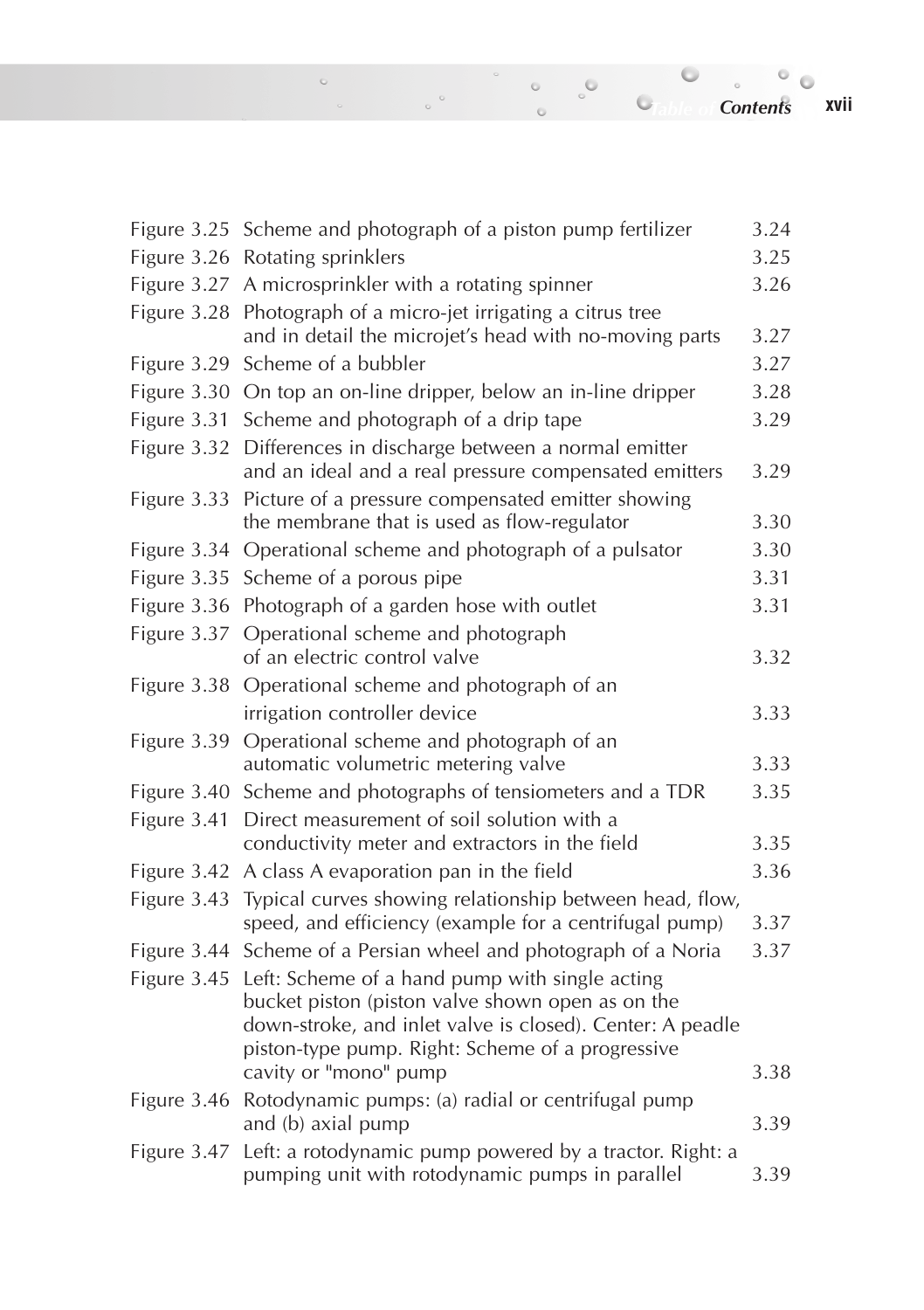**xviii** *Contents Contents Contents Contents Contents Contents Contents Contents Contents Contents Contents Contents Contents Contents Contents Contents Conten* 

|                      | Figure 3.48 Scheme of an air-lift pump                                                                                                                                                                                                             | 3.40  |
|----------------------|----------------------------------------------------------------------------------------------------------------------------------------------------------------------------------------------------------------------------------------------------|-------|
|                      | Figure 3.49 Schematic diagram of hydram installation                                                                                                                                                                                               | 3.41  |
|                      | Figure 3.50 A syphon arrangement                                                                                                                                                                                                                   | 3.41  |
| Figure 3.51          | Ht is the total head, Ha is the elevation head, Hi is the<br>emitter operation head and Hp is the friction losses head<br>(sum of friction losses in the main line, submains,<br>manifolds, laterals, valves, pipe fittings and minor losses) 3.42 |       |
| Figure 4.1           | Operating pressure required for pressurized systems                                                                                                                                                                                                | 4.4   |
| Figure 7.1           | Divisions for relative salt tolerance ratings<br>of agricultural crops                                                                                                                                                                             | 7.15  |
| Figure 7.2           | Drip maize with recycled water                                                                                                                                                                                                                     | 7.29  |
| Figure 7.3           | Sprinkling with treated municipal water                                                                                                                                                                                                            | 7.29  |
| Figure 8.1           | Hose-move sprinkler irrigation?                                                                                                                                                                                                                    | 8.2   |
| Figure 8.2           | Profile of wetted soil under sprinklers                                                                                                                                                                                                            | 8.4   |
| Figure 8.3           | Hose move sprinkler irrigation                                                                                                                                                                                                                     | 8.7   |
| Figure 8.4           | Hose - Move sprinkler jointing techniques                                                                                                                                                                                                          | 8.10  |
| Figure 9.1           | Spray Boom on Trolley in operation                                                                                                                                                                                                                 | 9.1   |
| Figure 9.2           | The boom, the PR pipe and the reel machine                                                                                                                                                                                                         | 9.2   |
| Figure 9.3           | The full-circle and the half-circle Sprayers                                                                                                                                                                                                       | 9.3   |
| Figure 9.4           | The reel machine with the PE pipe                                                                                                                                                                                                                  | 9.4   |
| Figure 9.5           | Towing the compact machine                                                                                                                                                                                                                         | 9.5   |
| Figure 9.6           | Spray Boom in operation                                                                                                                                                                                                                            | 9.9   |
| Figure 9.7           | Spray boom machine                                                                                                                                                                                                                                 | 9.9   |
| Figure 9.8           | Layout (setting) of Spray boom machine                                                                                                                                                                                                             | 9.11  |
| Figure 9.9           | Variable irrigation strip widths with different                                                                                                                                                                                                    |       |
|                      | sprayers arrangements                                                                                                                                                                                                                              | 9.12  |
| Figure 10.1          | The Center Pivot                                                                                                                                                                                                                                   | 10.1  |
|                      | Figure 10.2 A Center Pivot overview                                                                                                                                                                                                                | 10.2  |
|                      | Figure 10.3 Hose drops with sprayers                                                                                                                                                                                                               | 10.5  |
|                      | Figure 10.4 The Central tower and the control panel                                                                                                                                                                                                | 10.6  |
|                      | Figure 10.5 The Support towers                                                                                                                                                                                                                     | 10.7  |
|                      | Figure 10.6 High and Low-profile structures                                                                                                                                                                                                        | 10.8  |
|                      | Figure 10.7 The erection of a center pivot                                                                                                                                                                                                         | 10.9  |
|                      | Figure 10.8 Towing the system                                                                                                                                                                                                                      | 10.10 |
| Figure 10.9 Overview |                                                                                                                                                                                                                                                    | 10.13 |
|                      | Figure 10.10 System Layout                                                                                                                                                                                                                         | 10.14 |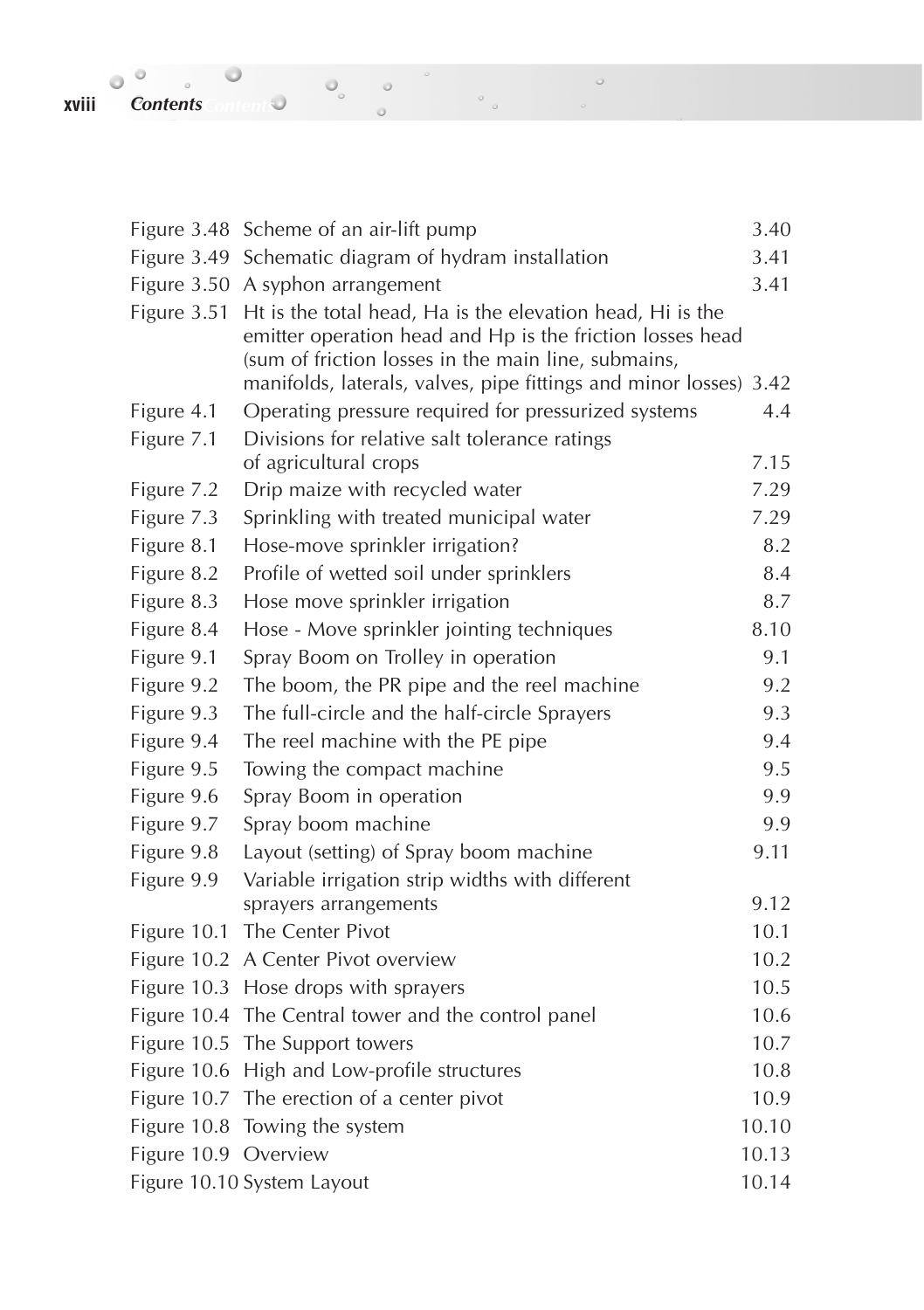Figure 10.11 Connection to the water source 10.16 Figure 11.1 Microsprinkler emitters in potatoes 11.2 Figure 11.2 Low capacity sprinkler irrigation in potatoes (solid system) 11.5 Figure 11.3 Low capacity (micro) sprinkler system 11.7 Figure 12.1 Irrigation of citrus orchard with minisprinklers 12.2 Figure 12.2 Minisprinklers in trees 12.4 Figure 12.3 Minisprinkler irrigation in fruit trees 12.6 Figure 12.4 Minisprinkler system jointing techniques 12.8 Figure 13.1 Bubbler in fruit trees 13.5 Figure 13.2 Bubbler irrigation jointing techniques 13.6 Figure 14.1 The mains, manifold and dripper laterals 14.2 Figure 14.2 Double lines with bananas 14.6 Figure 14.3 Drip irrigation in watermelons 14.10 Figure 14.4 Head control unit in drip irrigation 14.11 Figure 15.1 AMIT Configuration of the typical Bucket kit with one 12 mm lateral and spaghetti micro-tubes fitted on either side. 15.2 Figure 15.2 The Family Drip System 15.3 Figure 15.3 Locally made Tank for FDS 15.4 Figure 15.4 FDS dripper lines in China 15.8 Figure 15.5 The FDS system layout 15.12 Figure 15.6 Drum kit using a 16 mm sub-main five 12 mm laterals with spaghetti micro-tubes in  $120 \text{ m}^2$  area 15.13 Figure 15.7 System with dripper lines using standard sized holes as dripper emitters covered with plastic sleeves to control water discharge 15.14 Figure 15.8 Micro-sprinkler kit in 250 m<sup>2</sup> 15.14 Figure 15.9 Shiftable dripper lines system 15.15 Figure 15.10 Pitcher Irrigation 15.15 Figure 16.1 The Fertiliser Injectors 16.2 Figure 16.2 Preparing the fertilizer solution 16.4 Figure 17.1 Irrigating young trees with the PDS 17.1 Figure 17.2 Installation of the pipes 17.3 Figure 17.3 The PDS Control Head and the Hydrant 17.5 Figure 17.4 The Layout of the PDS 17.6

Figure 18.1 Hose basin irrigation in young fruit trees 18.1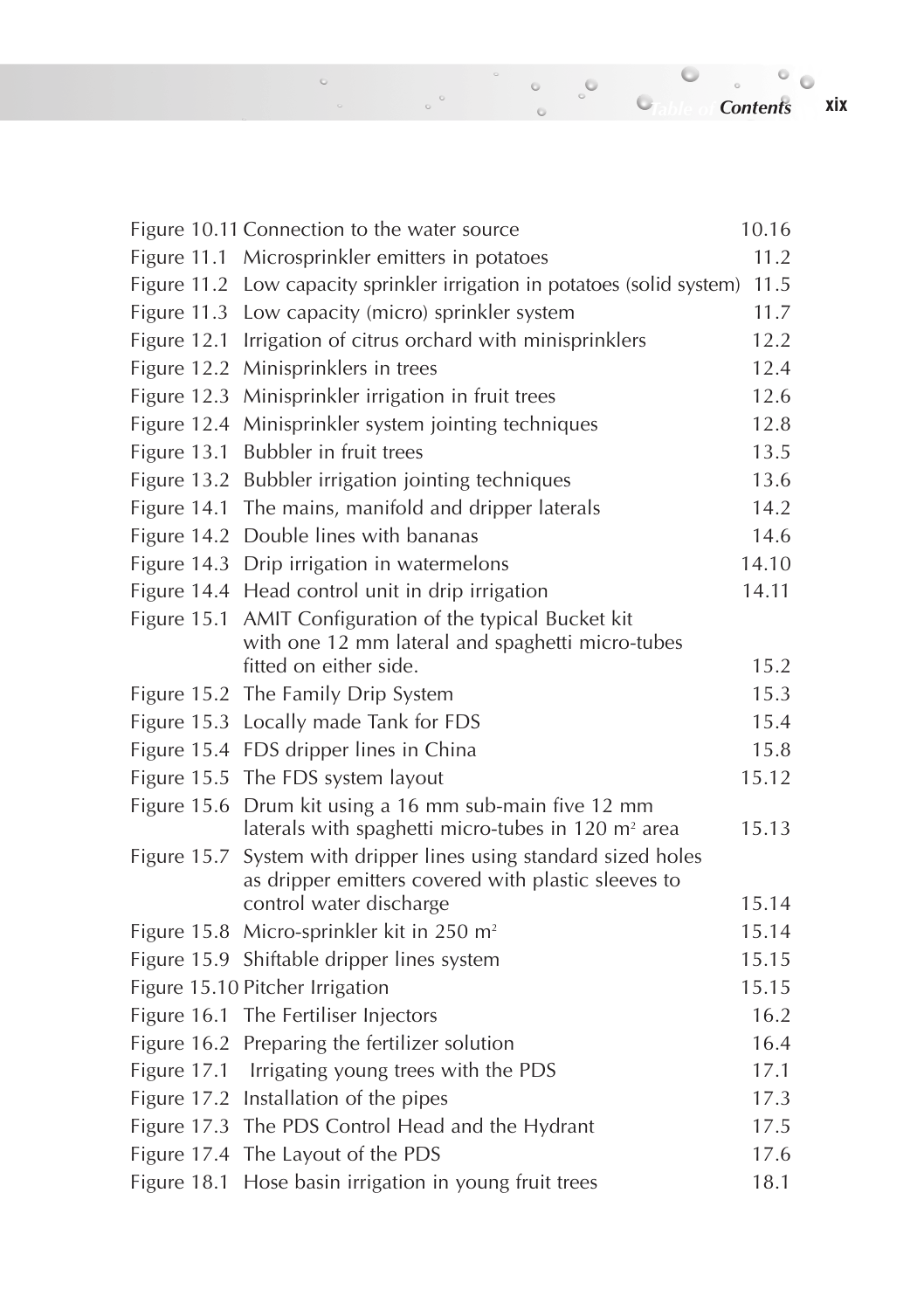| Figure 18.2 Hose furrow irrigation in vegetables                | 18.3  |
|-----------------------------------------------------------------|-------|
| Figure 18.3 Schematic diagram for hose basin for trees          | 18.4  |
| Figure 18.4 Hose irrigation for vegetables & field crops.       |       |
| Hose positions and movements                                    | 18.6  |
| Figure 18.5 Schematic diagram for short furrows                 | 18.7  |
| Figure 18.6 Women irrigating young trees with hose basin system | 18.7  |
| Figure 18.7 Hose irrigation for trees                           | 18.9  |
| Figure 18.8 Hose irrigation for early vegetables in low tunnel  | 18.11 |
| Figure 18.9 Hose irrigation for vegetables and field crops      | 18.13 |
| Figure 18.10 Hose irrigation jointing techniques                | 18.15 |
| Figure 22.1 IES Web site                                        | 22.2  |

 $\begin{array}{c} \circ \\ \circ \end{array}$ 

 $\circ$ 

## **List of tables**

| Table 2.1 | Comparative costs of piped irrigation systems                   | 2.7  |
|-----------|-----------------------------------------------------------------|------|
| Table 2.2 | Cost breakdown for piped irrigation systems                     | 2.7  |
| Table 3.1 | Maximum recommended flow in plastic pipes without outlets 3.7   |      |
| Table 3.2 | uPVC Pipe series                                                | 3.8  |
| Table 3.3 | PE Pipes (50, 63, 80) wall thickness for PN 6 and PN 10         | 3.9  |
| Table 3.4 | Scheme for flow control devices                                 | 3.13 |
| Table 3.5 | Sprinkler classification                                        | 3.25 |
| Table 4.1 | F factor for multiple outlets                                   | 4.3  |
| Table 4.2 | Total pressure head of system                                   | 4.5  |
| Table 5.1 | A 4 inch rigid PVC pipe (6.0 bars) in two different             |      |
|           | national standars                                               | 5.4  |
| Table 5.2 | Equipment standards and specifications                          | 5.5  |
| Table 5.3 | Bill of quantities                                              | 5.10 |
| Table 5.4 | Equipment specification                                         | 5.11 |
| Table 6.1 | Soil physical properties (average values)                       | 6.1  |
| Table 6.2 | Example of rooting depth (metres) during the growing season     | 6.2  |
| Table 6.3 | Estimate of ETo in millimetres per day                          |      |
|           | in the Wadi Tuban Delta                                         | 6.4  |
|           | Table 6.4 Cotton, growing season August-December                | 6.4  |
|           | Table 6.5 Crop factor (kc) for seasonal crops (average figures) | 6.5  |

 $\circ$ 

 $\mathcal{L}$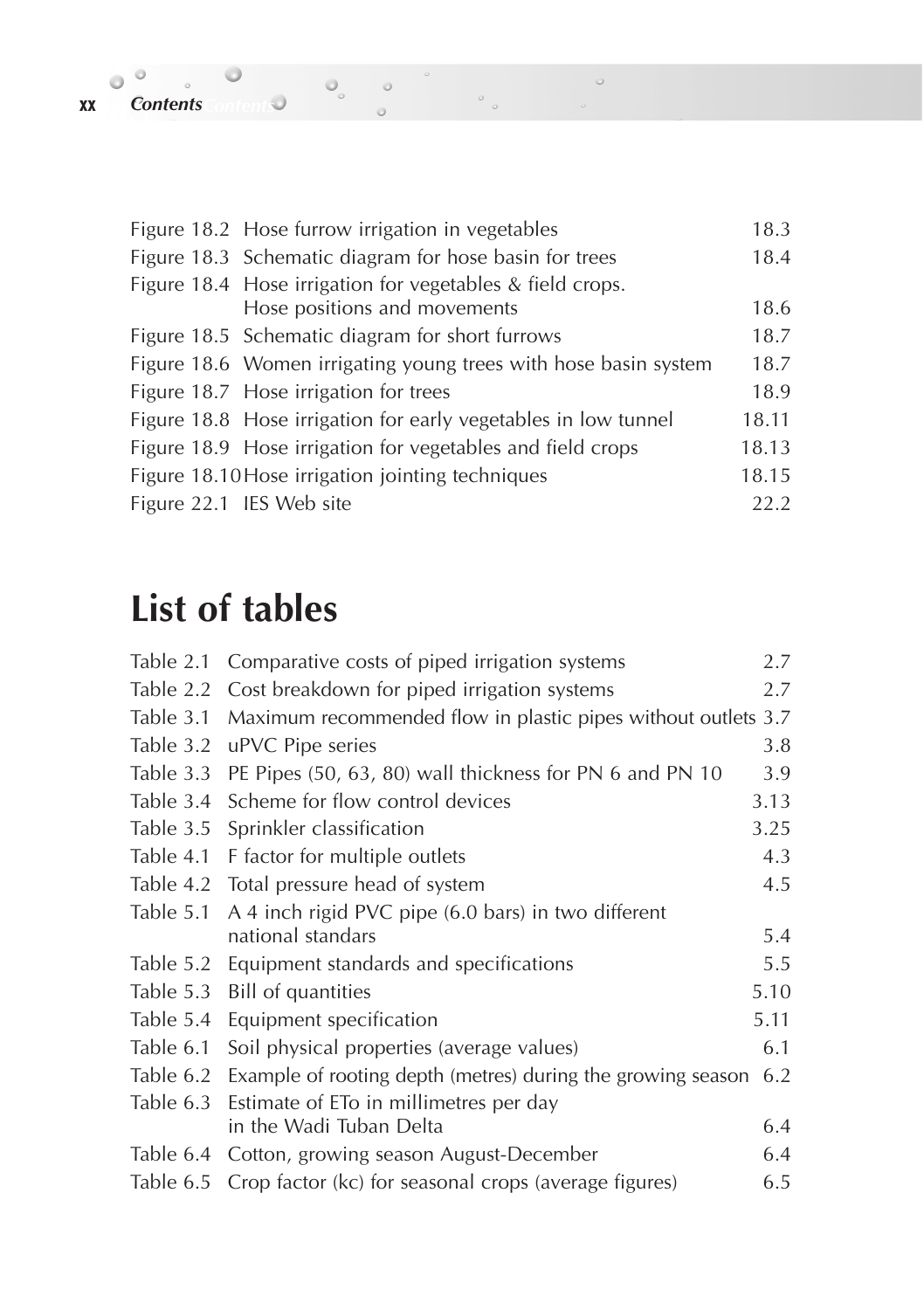*Table of Contents Contents***xxi**

| Table 6.6 | Crop factor (kc) for permanent crops                                                                               | 6.5  |
|-----------|--------------------------------------------------------------------------------------------------------------------|------|
| Table 6.7 | Approximate application efficiency of various<br>on-farm irrigation systems and methods                            | 6.7  |
| Table 6.8 | Cotton example                                                                                                     | 6.8  |
| Table 6.9 | Irrigation programme                                                                                               | 6.9  |
| Table 7.1 | Principle ions present in irrigation water                                                                         | 7.2  |
| Table 7.2 | Relative salt tolerance of herbaceous crops -<br>vegetables and fruit crops                                        | 7.7  |
| Table 7.3 | Relative salt tolerance of herbaceous crops -<br>woody crops                                                       | 7.8  |
| Table 7.4 | Relative salt tolerance of herbaceous crops -<br>grasses and forage crops                                          | 7.9  |
| Table 7.5 | Boron tolerance limits for agricultural crops                                                                      | 7.10 |
| Table 7.6 | Salt tolerance of ornamental shrubs, trees and ground cover                                                        | 7.12 |
| Table 7.7 | Boron tolerance limits for ornamentals                                                                             | 7.13 |
| Table 7.8 | Water classification by salinity                                                                                   | 7.14 |
| Table 7.9 | Potential infiltration problem due to sodium<br>in irrigation water                                                | 7.15 |
|           | Table 7.10 Case 1: Water chemical analysis data sheet                                                              | 7.18 |
|           | Table 7.11 Case 2: Water chemical analysis data sheet                                                              | 7.19 |
|           | Table 7.12 Case 3: Water chemical analysis data sheet                                                              | 7.20 |
|           | Table 7.13 Cyprus Guidelines for Domestic Treated Effluents use<br>for Irrigation                                  | 7.30 |
| Table 8.1 | Maximum number of low-medium pressure sprinklers                                                                   |      |
|           | on quick coupling lateral pipes                                                                                    | 8.5  |
|           | Table 8.2 Total dynamic head required                                                                              | 8.9  |
| Table 8.3 | List of the equipment required for the hose-move<br>sprinkler system installation (bill of quantities)             | 8.9  |
| Table 9.1 | Example Performance Table for Boom Retraction<br>Speed and Precipitation                                           | 9.8  |
|           | Table 11.1 Maximum permissible length of laterals                                                                  | 11.3 |
|           | Table 11.2 System's operating pressure                                                                             | 11.6 |
|           | Table 11.3 List of equipment needed for the installation                                                           | 11.8 |
|           | Table 12.1 Minisprinkler irrigation scheduling                                                                     | 12.3 |
|           | Table 12.2 Maximum number of minisprinklers on the lateral<br>and length of lateral on level ground. Minisprinkler |      |
|           | flow rate at 2.0 bars                                                                                              | 12.4 |

 $\circ$  .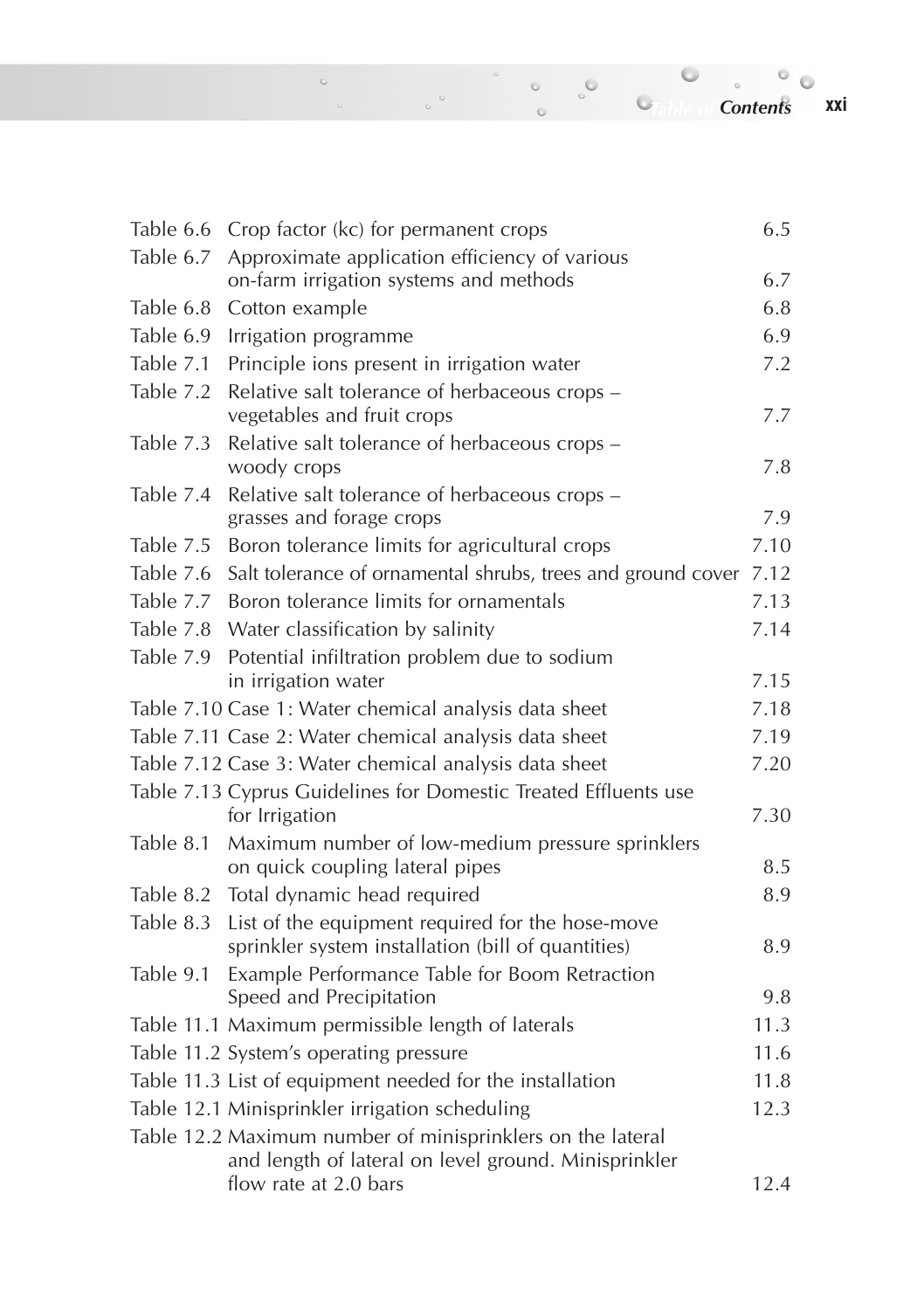| Table 12.3 System's operating pressure                        | 12.7  |
|---------------------------------------------------------------|-------|
| Table 12.4 Equipment required for the system installation     | 12.9  |
| Table 13.1 System's operating pressure                        | 13.4  |
| Table 13.2 Equipment required for the system installation     | 13.5  |
| Table 14.1 Type of soil and average radius of water spread    |       |
| laterally with drippers                                       | 14.1  |
| Table 14.2 System's pressure required                         | 14.9  |
| Table 14.3 Equipment for system installation                  | 14.9  |
| Table 15.1 Useful data on common seasonal crops in the open   | 15.9  |
| Table 15.2 The Irrigation program of the case example         | 15.11 |
| Table 15.3 List of equipment for system installation          |       |
| (Low-cost Family Drip irrigation system)                      | 15.13 |
| Table 16.1 Net concentration of fertilizers in ppm            | 16.4  |
| Table 17.1 Flow versus pipe diameter                          | 17.4  |
| Table 17.2 List of equipment needed for the Pipe Distribution |       |
| System installation (Bill of quantities)                      | 17.7  |
| Table 18.1 Flow characteristics of 24 m hoses                 | 18.2  |
| Table 18.2 Slope and the size of the flow                     | 18.5  |
| Table 18.3 Conventional and drag hose basin                   | 18.10 |
| Table 18.4 Conventional hose basin system (trees)             | 18.10 |
| Table 18.5 Drag hose basin installation (trees)               | 18.11 |
| Table 18.6 Hose basin and hose furrow                         | 18.14 |
| Table 18.7 Hose basin installation (maize)                    | 18.14 |
| Table 18.8 Hose furrow installation (tomatoes)                | 18.15 |

 $\circ$ 

 $\circ$ 

 $\circ$ 

 $\circ$ 

# **List of boxes**

Box 10.1 Low Energy Precision Application 10.4

*xxii Contents Contents* 

 $\bullet$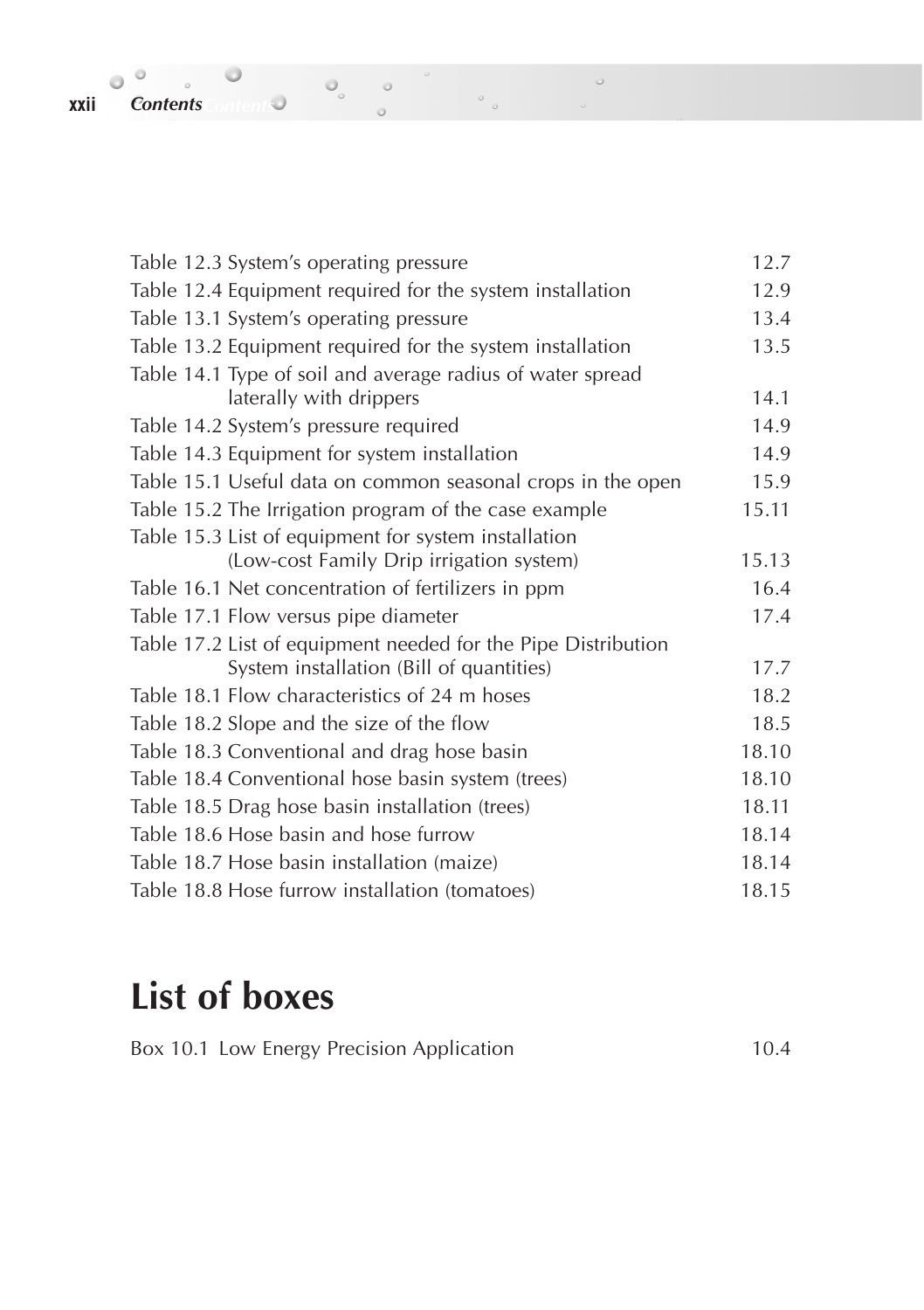### **Foreword**

Water is essential for all socio-economic development and for maintaining healthy ecosystems. As population increases and development calls for increased allocations of groundwater and surface water for the domestic, agriculture and industrial sectors, the pressure on water resources intensifies, leading to tensions, conflicts among users, and excessive pressure on the environment. The increasing stress on freshwater resources brought about by rising demand and growing pollution worldwide, is of serious concern.

*Table of Contents* **xxiii**

Increasing water productivity holds the key to future water scarcity challenges. Today, agriculture accounts for 70 percent of all water use globally, up to 95 percent in several developing countries. Adding to the pressures on agricultural use is the increased awareness of the instrumental value of water in maintaining environmental services. Increasing the efficiency of water use and enhancing agricultural water productivity at all levels of the production chains are becoming priorities in a growing number of countries.

A comprehensive approach to agricultural water productivity requires actions at all levels, from crops to irrigation schemes, and up to national and international economic systems. In particular, shifting to modern onfarm irrigation practices can contribute to a substantial increase in both water use efficiency and water productivity.

The objective of this handbook is to provide a practical guide on the use of pressurized irrigation techniques to farmers, irrigation technicians, and extension workers in the field. In this second edition, the handbook has been considerably revised, including new chapters on low-cost drip irrigation and pipe distribution systems for smallholders.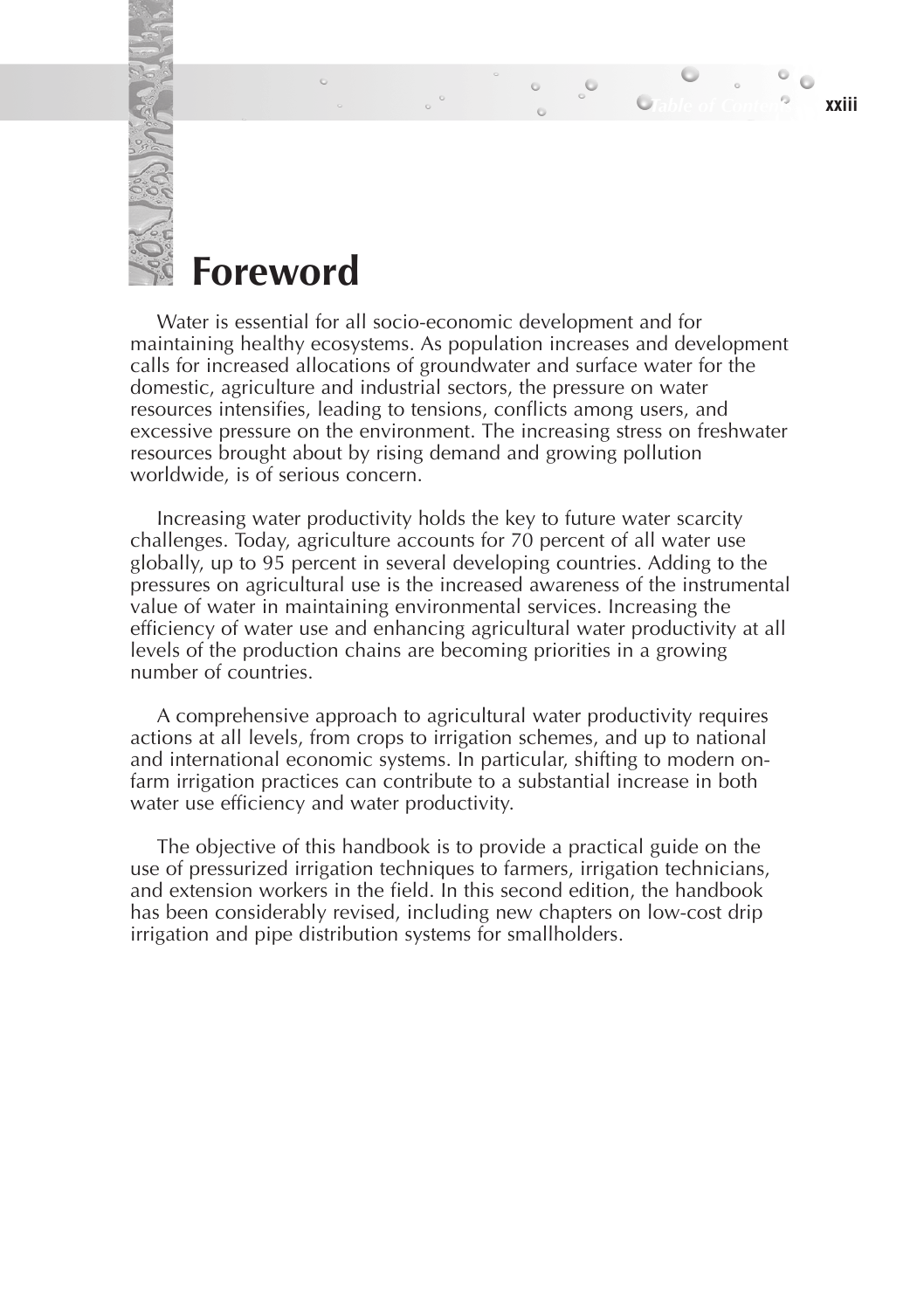**xxiv** *Table of Contents*

# **Acknowledgements**

The handbook on pressurized irrigation techniques is a joint effort of the Water development and management Unit of FAO (NRLW) and of the International Programme for technology and research in irrigation and drainage (IPTRID).

The first edition of the handbook was published in 2001 and was prepared by Andreas Phocaides, irrigation technology consultant, with the assistance of Reto Florin, former Chief of the FAO Water Service and David Casanova, irrigation expert.

For its second edition, the handbook was completely revised, with the addition of several new chapters. The author was assisted in its preparation by Ines Beernaerts and Jean-Marc Faurès (FAO), and Virginie Gillet (IPTRID).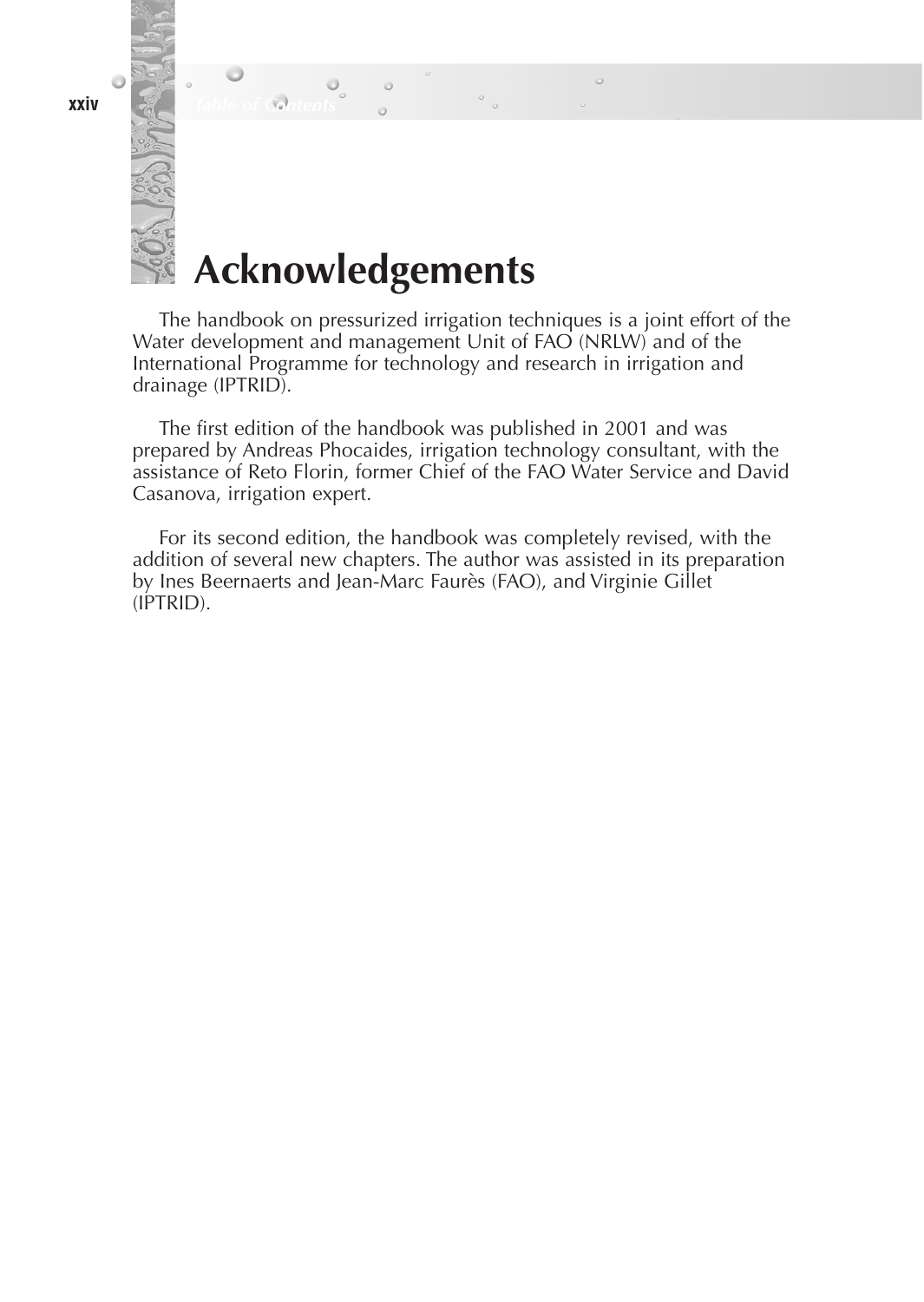# **List of acronyms**

 $\overline{a}$ 

 $\ddot{\circ}$ 

| ABS             | Acrylonitrile butadiene styrene (thermoplastic material)     |
|-----------------|--------------------------------------------------------------|
| <b>AMIT</b>     | Affordable micro-irrigation technologies                     |
| <b>ANSI</b>     | American National Standards Institute                        |
| ASAE            | Society for Engineering in Agriculture, Food, and Biological |
|                 | Systems (former American Society of Agricultural Engineers)  |
| <b>ASTM</b>     | American Society for Testing Material                        |
| BHP             | Break horspower                                              |
| <b>BOD</b>      | Biochemical oxygen demand                                    |
| <b>BS</b>       | <b>British Standards</b>                                     |
| CAMS            | Computer aided management systems                            |
| <b>CEN</b>      | European Committee for standardization                       |
| <b>CIF</b>      | Cost insurance and freight                                   |
| <b>COD</b>      | Chemical oxygen demand                                       |
| CP              | Center pivot                                                 |
| <b>CYS</b>      | Cyprus Standards                                             |
| <b>DIN</b>      | Deutsches Institut für Normung (German standards).           |
| <b>DN</b>       | Nominal diameter                                             |
| ECe             | Electrical conductivity                                      |
| ECiw            | Electrical conductivity of irrigation water                  |
| ECw             | Electrical conductivity of water                             |
| EN              | European Standard                                            |
| <b>ESP</b>      | Exchangeable sodium percentage                               |
| ЕT              | Evapotranspiration                                           |
| ET <sub>C</sub> | Crop water requirements                                      |
| ETo             | Reference evapotranspiration                                 |
| <b>FAO</b>      | Food and Agriculture Organization of the United Nations      |
| FC.             | Field capacity                                               |
| <b>FDS</b>      | Family drip system                                           |
| FOB             | Free on board                                                |
| <b>HDPE</b>     | High density polyethylene                                    |
| <b>IES</b>      | Irrigation equipement supply database                        |
| <b>IPTRID</b>   | Internatioanl Programme for Technology and Research          |
|                 | in Irrigation and Drainage                                   |
| <b>ISO</b>      | International Standards Organization                         |
| kc              | Crop coefficient                                             |
| <b>LDPE</b>     | Low density polyethylene                                     |
| LEPA            | Low energy precision application                             |